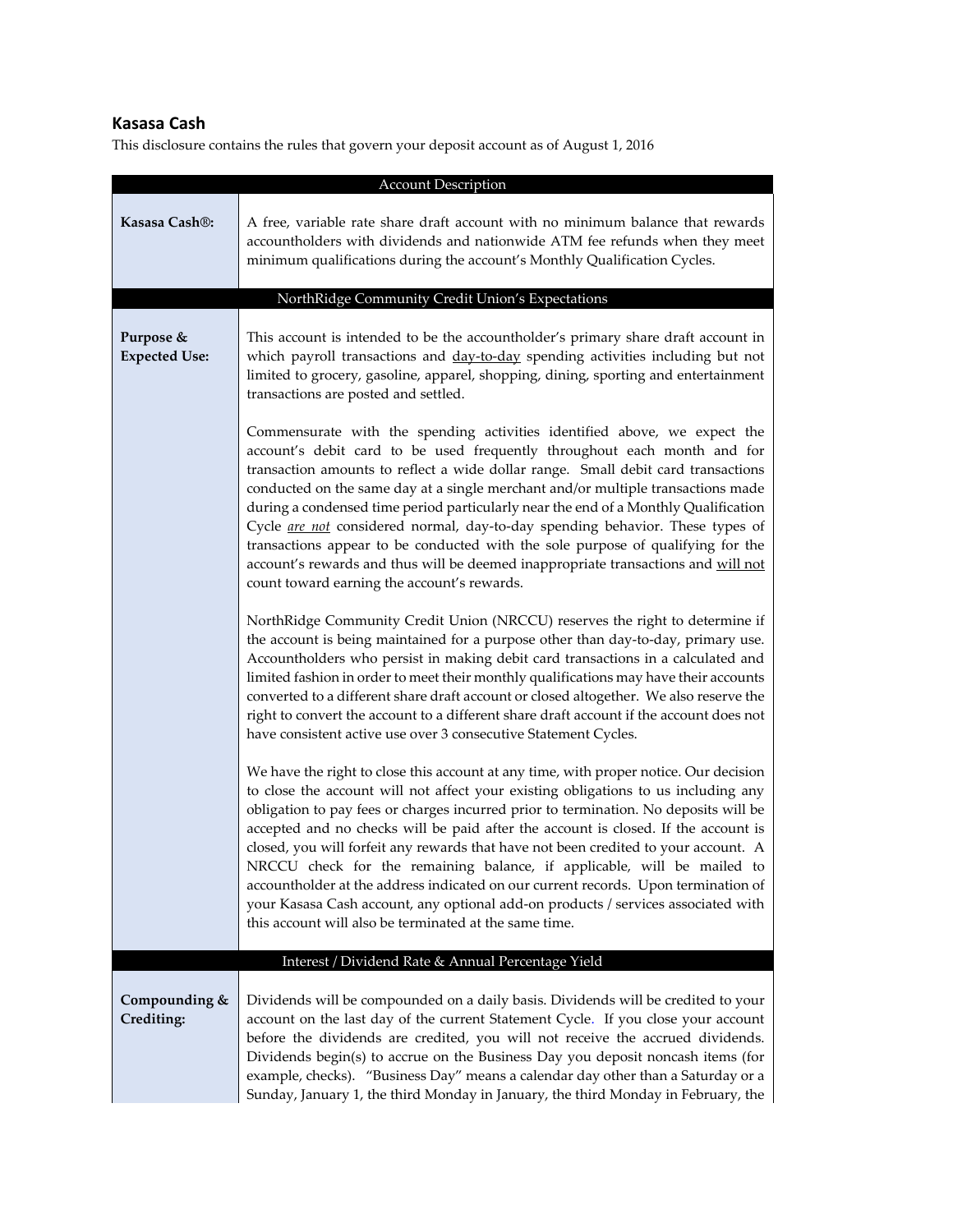|                                                   | last Monday in May, July 4, the first Monday in September, the second Monday in<br>October, November 11, the fourth Thursday in November, or December 25. If<br>January 1, July 4, November 11, or December 25 falls on a Sunday, the next Monday<br>is not a Business Day.                                                                                                                                                                                                                                                                                                                                                                                                                                                                                                                                                                                                                                                                                                                                                                                                                                     |                                                                                                    |  |
|---------------------------------------------------|-----------------------------------------------------------------------------------------------------------------------------------------------------------------------------------------------------------------------------------------------------------------------------------------------------------------------------------------------------------------------------------------------------------------------------------------------------------------------------------------------------------------------------------------------------------------------------------------------------------------------------------------------------------------------------------------------------------------------------------------------------------------------------------------------------------------------------------------------------------------------------------------------------------------------------------------------------------------------------------------------------------------------------------------------------------------------------------------------------------------|----------------------------------------------------------------------------------------------------|--|
| <b>Balance</b><br>Computation<br>Method:          | We use the average daily balance method to calculate the dividends on your account.<br>This method applies a periodic rate to the average daily balance in the account for<br>the period. The average daily balance is calculated by adding the principal in the<br>account for each day of the period and dividing that figure by the number of days in<br>the period. The period we use is the Statement Cycle.                                                                                                                                                                                                                                                                                                                                                                                                                                                                                                                                                                                                                                                                                               |                                                                                                    |  |
| Dividend Rate &<br>Annual<br>Percentage<br>Yield: | When your Kasasa Cash account qualifications are met during a Monthly<br>Qualification Cycle, Tier 1: A dividend rate of [1.9819%] will be paid on the portion<br>of your daily balance that is less than or equal to \$10,000. The annual percentage<br>yield for this tier is [2.00%]. Tier 2: A dividend rate of [0.2477%] will be paid on the<br>portion of your daily balance that is greater than \$10,000. The annual percentage<br>yield for this tier will range from [2.00%] to [0.41%], depending on the balance in the<br>account. When your Kasasa Cash account qualifications are not met, the dividend<br>rate paid on the entire balance will be [0.03%] with an annual percentage yield of<br>$[0.03\%]$ .                                                                                                                                                                                                                                                                                                                                                                                     |                                                                                                    |  |
| <b>Account Qualifications</b>                     |                                                                                                                                                                                                                                                                                                                                                                                                                                                                                                                                                                                                                                                                                                                                                                                                                                                                                                                                                                                                                                                                                                                 |                                                                                                    |  |
| Qualifications:                                   | To earn your rewards just do the following transactions and activities in your Kasasa<br>Cash account during each Monthly Qualification Cycle:<br>Have at least 12 debit card purchases post and settle<br>Be enrolled in and agree to receive e-Statements<br>٠<br>Be enrolled in and log into online banking<br>٠                                                                                                                                                                                                                                                                                                                                                                                                                                                                                                                                                                                                                                                                                                                                                                                             |                                                                                                    |  |
|                                                   | Transactions and activities may take one (1) or more Business Days from the date the<br>transaction or activity occurred to post and settle to the account. The following<br>activities do not count toward earning account rewards: ATM-processed<br>transactions, transfers between accounts, debit card purchases processed by<br>merchants and received by our credit union as ATM transactions, non-retail<br>payment transactions and purchases made with debit cards not issued by our credit<br>union. Transactions bundled together by merchants and received by our institution<br>as a single transaction count as a single transaction for the purpose of earning<br>account rewards. "Monthly Qualification Cycle" means a period beginning one (1)<br>Business Day prior to the first day of the current Statement Cycle through one (1)<br>Business Day prior to the close of the current Statement Cycle. "Statement Cycle"<br>means the period of time for which NRCCU provides a summary of the financial<br>activities and transactions that post and settle to the accountholder's account. |                                                                                                    |  |
|                                                   | <b>Account Rewards</b>                                                                                                                                                                                                                                                                                                                                                                                                                                                                                                                                                                                                                                                                                                                                                                                                                                                                                                                                                                                                                                                                                          |                                                                                                    |  |
| Rewards                                           | If Qualifications Are Met During<br>Monthly Qualification Cycle                                                                                                                                                                                                                                                                                                                                                                                                                                                                                                                                                                                                                                                                                                                                                                                                                                                                                                                                                                                                                                                 | If Qualification Are NOT Met During<br>Monthly Qualification Cycle                                 |  |
| Interest /<br>Dividends:                          | $(1)$ a dividend rate of $[1.9818\%]$ will be<br>paid on the portion of your daily balance                                                                                                                                                                                                                                                                                                                                                                                                                                                                                                                                                                                                                                                                                                                                                                                                                                                                                                                                                                                                                      | All balances earn an dividend rate of<br>[0.03%] with an annual percentage<br>yield of [0.03%] and |  |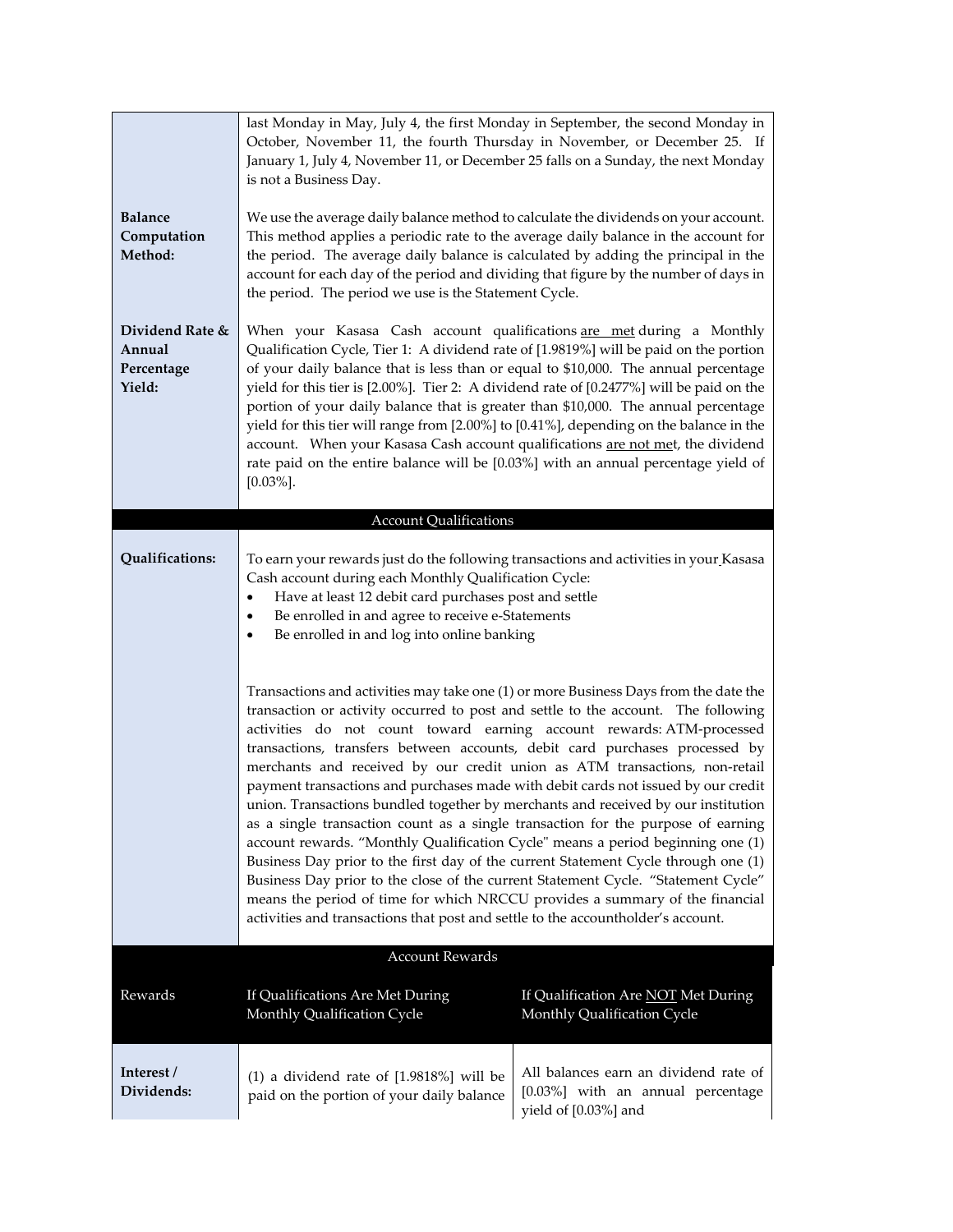|                                        | that is less than or equal to \$10,000 and the<br>annual percentage yield for this tier is                                                                                                                                                                     |  |
|----------------------------------------|----------------------------------------------------------------------------------------------------------------------------------------------------------------------------------------------------------------------------------------------------------------|--|
|                                        | $[2.00]\%$ . An dividend rate of $[0.2477]\%$<br>will be paid on the portion of your daily                                                                                                                                                                     |  |
|                                        | balance that is greater than \$10,000<br>resulting in annual percentage yield for                                                                                                                                                                              |  |
|                                        | this tier ranging from $[2.00\%]$ to $[0.41\%]$ ,<br>depending on the account's balance and                                                                                                                                                                    |  |
|                                        |                                                                                                                                                                                                                                                                |  |
| <b>ATM Fee</b><br>Refunds:             | (2) you will receive reimbursements up to<br>Nationwide<br>ATM<br>fees<br>not<br>are<br>reimbursed.<br>an aggregate total of \$25.00 (max. \$4.99                                                                                                              |  |
|                                        | per single transaction) for nationwide<br>ATM withdrawal fees imposed by other                                                                                                                                                                                 |  |
|                                        | financial institutions and incurred during                                                                                                                                                                                                                     |  |
|                                        | the Monthly Qualification Cycle in which<br>you qualified.                                                                                                                                                                                                     |  |
| APY:                                   | APY = Annual Percentage Yield. Rates and rewards are variable and at our<br>discretion may change after account is opened without notice to you. Fees may<br>reduce earnings. APY calculations are based on an assumed total account balance of<br>[\$110,000] |  |
| <b>Reward</b>                          | Dividends and ATM fee reimbursements will be credited to the account on the last                                                                                                                                                                               |  |
| Distribution:                          | day of the current Statement Cycle. No minimum balance is required to earn or to<br>receive the account's rewards. Rewards less than a penny cannot be distributed.                                                                                            |  |
|                                        | Additional Information                                                                                                                                                                                                                                         |  |
|                                        |                                                                                                                                                                                                                                                                |  |
| Deposits:                              | No minimum deposit is required to open the account.                                                                                                                                                                                                            |  |
| <b>Conditions of</b><br>the Account:   | This account is not to be used for commercial purposes and there is a limit of 1<br>account(s) per social security number. Enrollment in electronic services (e.g. online                                                                                      |  |
|                                        | banking, electronic statements) may be required to meet some of this account's<br>qualifications.                                                                                                                                                              |  |
| Fees:                                  | There are no fees to open or close this account. There are no recurring monthly<br>service charges associated with this account. See accompanying schedule of Fees                                                                                             |  |
|                                        | for fees that may apply to this account.                                                                                                                                                                                                                       |  |
| Questions:                             | Contact a NRCCU service representative for additional information, details and<br>enrollment instructions.                                                                                                                                                     |  |
| Deposit                                | Federally insured by NCUA.                                                                                                                                                                                                                                     |  |
| Insurance:                             |                                                                                                                                                                                                                                                                |  |
| Trademark(s) /<br><b>Credit Lines:</b> | Kasasa Cash is a trademark of Kasasa, Ltd., registered in the U.S.A.                                                                                                                                                                                           |  |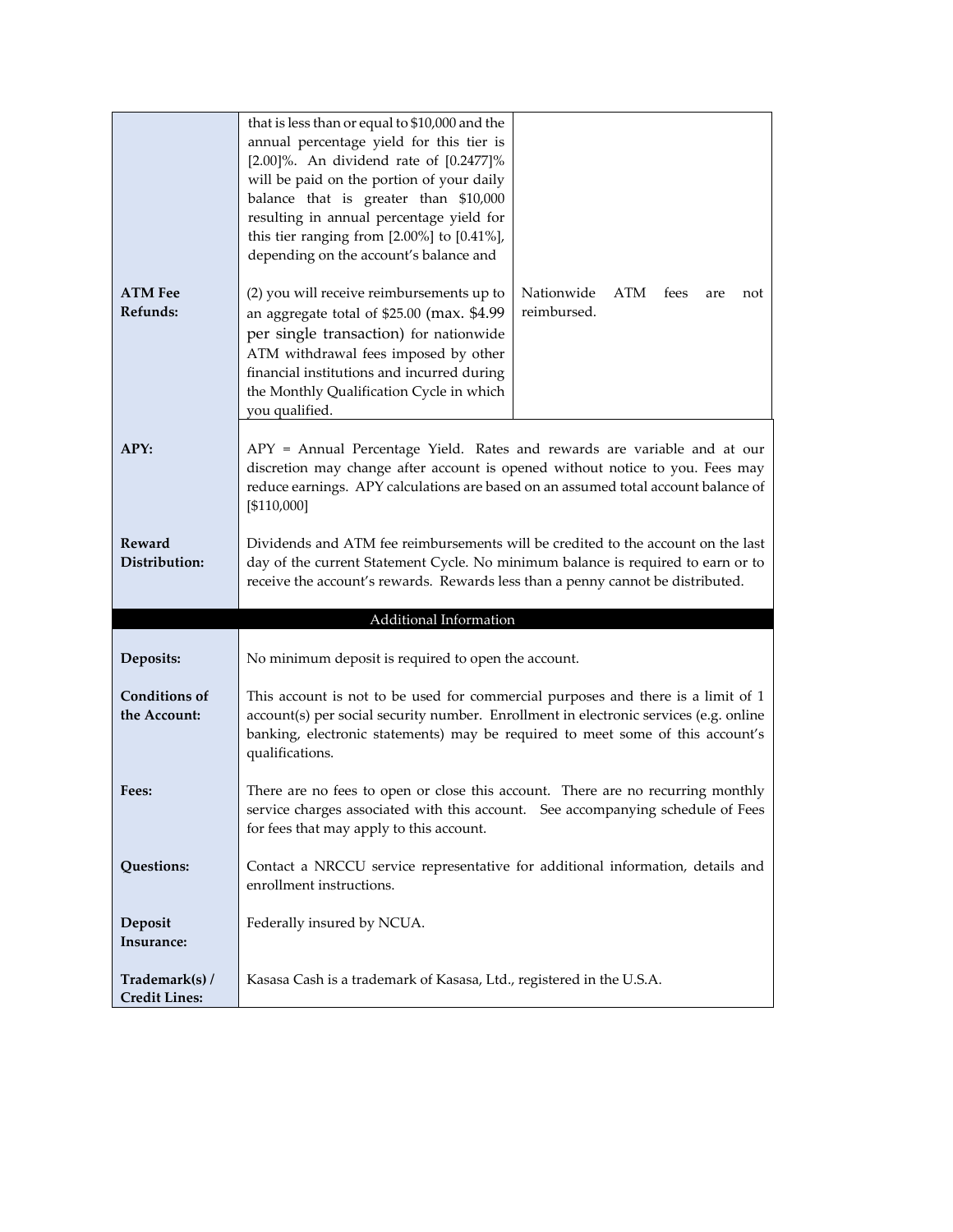# **Kasasa Cash w/ Saver**

| <b>Account Description</b>        |                                                                                                                                                                                                                                                                                                                                                                                                                                                                                                                                                                                                                                                                                                                                                                                     |  |  |
|-----------------------------------|-------------------------------------------------------------------------------------------------------------------------------------------------------------------------------------------------------------------------------------------------------------------------------------------------------------------------------------------------------------------------------------------------------------------------------------------------------------------------------------------------------------------------------------------------------------------------------------------------------------------------------------------------------------------------------------------------------------------------------------------------------------------------------------|--|--|
| Kasasa Cash®:                     | A free, variable rate share draft account with no minimum balance that rewards<br>accountholders with dividends and nationwide ATM fee refunds when they meet<br>minimum qualifications during the account's Monthly Qualification Cycles.                                                                                                                                                                                                                                                                                                                                                                                                                                                                                                                                          |  |  |
| Kasasa Saver <sup>®</sup> :       | A free, variable rate, deposit account with no minimum balance that rewards<br>accountholders with dividends when they meet the minimum qualifications<br>associated with their linked Kasasa Cash checking account during each Monthly<br>Qualification Cycle.                                                                                                                                                                                                                                                                                                                                                                                                                                                                                                                     |  |  |
|                                   |                                                                                                                                                                                                                                                                                                                                                                                                                                                                                                                                                                                                                                                                                                                                                                                     |  |  |
| Purpose &<br><b>Expected Use:</b> | NorthRidge Community Credit Union's Expectations<br>The Kasasa Cash account that is linked to Kasasa Saver account is intended to be the<br>accountholder's primary share draft account in which payroll transactions and day-<br>to-day spending activities including but not limited to grocery, gasoline, apparel,<br>shopping, dining, sporting and entertainment transactions are posted and settled.<br>Commensurate with the spending activities identified above, we expect the attached<br>Kasasa Cash account's debit card to be used frequently throughout each month and                                                                                                                                                                                                |  |  |
|                                   | for transaction amounts to reflect a wide dollar range. Small debit card transactions<br>conducted on the same day at a single merchant and/or multiple transactions made<br>during a condensed time period particularly near the end of a Monthly Qualification<br>Cycle <i>are not</i> considered normal, day-to-day spending behavior. These types of<br>transactions appear to be conducted with the sole purpose of qualifying for the<br>account's rewards and thus will be deemed inappropriate transactions and will not<br>count toward earning the account's rewards.                                                                                                                                                                                                     |  |  |
|                                   | NRCCU reserves the right to determine if the attached Kasasa Cash account is being<br>maintained for a purpose other than day-to-day, primary use. Accountholders who<br>persist in making debit card transactions in a calculated and limited fashion in order<br>to meet their monthly qualifications may have their accounts converted to a different<br>share draft account or closed altogether. We also reserve the right to convert the<br>account to a different share draft account if the account does not have consistent<br>active use over 3 consecutive Statement Cycles. The linked Kasasa Saver account<br>will also be closed if the Kasasa Cash account is converted or closed.                                                                                   |  |  |
|                                   | We have the right to close this account at any time, with proper notice. Our decision<br>to close the account will not affect your existing obligations to us, including any<br>obligation to pay fees or charges incurred prior to termination. No deposits will be<br>accepted and no checks will be paid after the account is closed. If the account is<br>closed, you will forfeit any rewards that have not been credited to your account. A<br>NRCCU check for the remaining balance, if applicable, will be mailed to<br>accountholder at the address indicated on our current records. Upon termination of<br>your Kasasa Cash or Kasasa Saver account, any optional add-on products / services<br>associated with these accounts will also be terminated at the same time. |  |  |
|                                   | Interest / Dividend Rate & Annual Percentage Yield                                                                                                                                                                                                                                                                                                                                                                                                                                                                                                                                                                                                                                                                                                                                  |  |  |
|                                   |                                                                                                                                                                                                                                                                                                                                                                                                                                                                                                                                                                                                                                                                                                                                                                                     |  |  |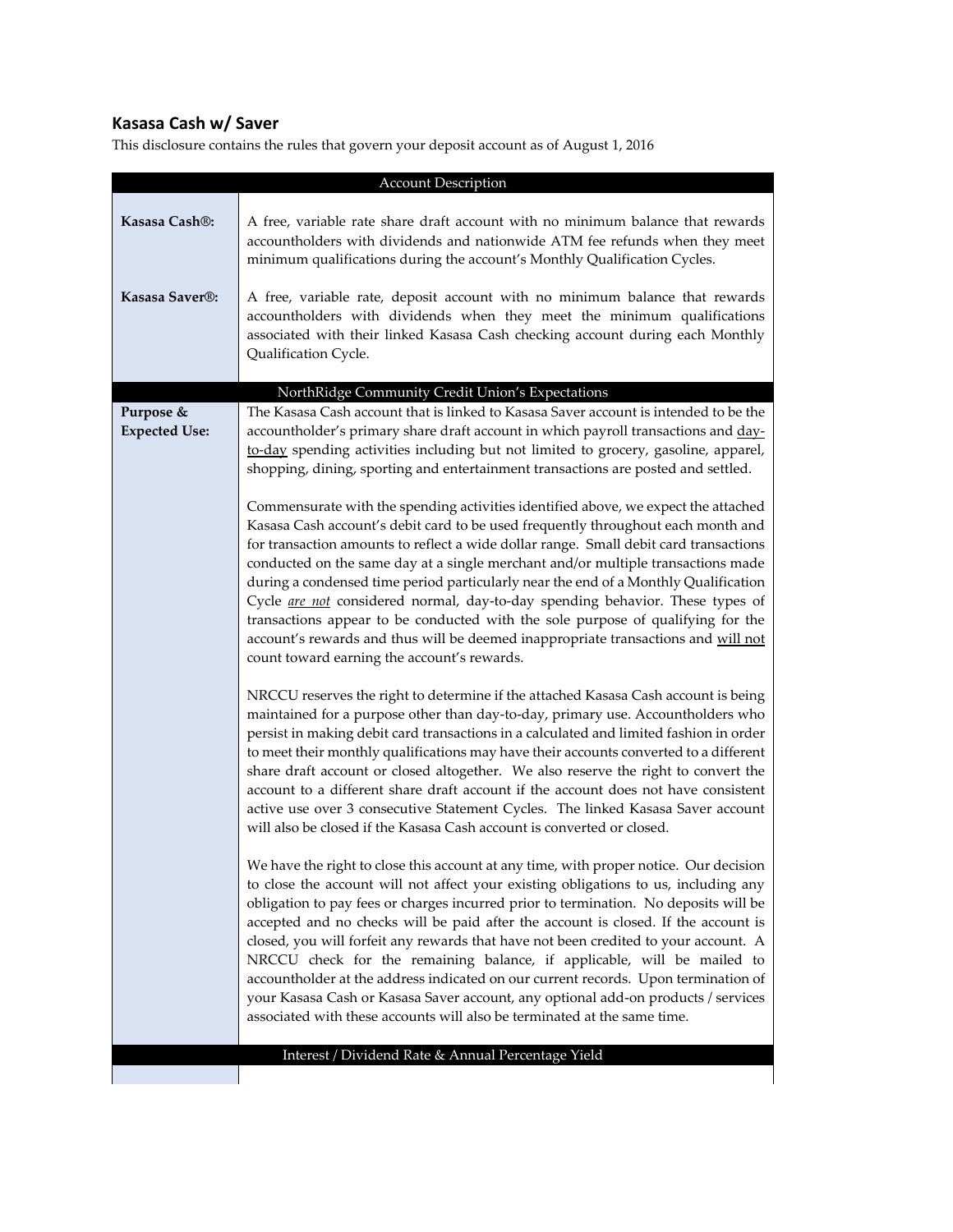| Compounding &<br>Crediting:              | Dividends will be compounded on a daily basis. Dividends will be credited to your<br>account on the last day of the current Statement Cycle. If you close your account<br>before the dividends are credited, you will not receive the accrued dividend.<br>Dividends begins to accrue on the Business Day you deposit noncash items (for<br>example, checks). "Business Day" means a calendar day other than a Saturday or a<br>Sunday, January 1, the third Monday in January, the third Monday in February, the<br>last Monday in May, July 4, the first Monday in September, the second Monday in<br>October, November 11, the fourth Thursday in November, or December 25. If<br>January 1, July 4, November 11, or December 25 falls on a Sunday, the next Monday<br>is not a Business Day. |  |  |
|------------------------------------------|--------------------------------------------------------------------------------------------------------------------------------------------------------------------------------------------------------------------------------------------------------------------------------------------------------------------------------------------------------------------------------------------------------------------------------------------------------------------------------------------------------------------------------------------------------------------------------------------------------------------------------------------------------------------------------------------------------------------------------------------------------------------------------------------------|--|--|
| <b>Balance</b><br>Computation<br>Method: | We use the average daily balance method to calculate the dividends on your account.<br>This method applies a periodic rate to the average daily balance in the account for<br>the period. The average daily balance is calculated by adding the principal in the<br>account for each day of the period and dividing that figure by the number of days in<br>the period. The period we use is the Statement Cycle.                                                                                                                                                                                                                                                                                                                                                                                |  |  |
| Dividend                                 | When Kasasa Cash qualifications are met during a Monthly Qualification Cycle,                                                                                                                                                                                                                                                                                                                                                                                                                                                                                                                                                                                                                                                                                                                    |  |  |
| Rate & Annual<br>Percentage<br>Yield:    | Kasasa Cash: A dividend rate of [1.9818%] will be paid on the portion of your<br>daily balance that is less than or equal to [\$10,000] and the non-compounding<br>annual percentage yield* for this tier is [2.00%]. An dividend rate of [0.2477%]<br>will be paid on the portion of your daily balance that is greater than [\$10,000]<br>resulting in non-compounding annual percentage yield for this tier ranging<br>from [2.00%] to [0.41%], depending on the account's balance and                                                                                                                                                                                                                                                                                                        |  |  |
|                                          | Kasasa Saver: A dividend rate of [0.4989%] will be paid on the portion of your<br>$\bullet$<br>daily balance that is less than or equal to [\$10,000] and the annual percentage<br>yield for this tier is [0.50%]. A dividend rate of [0.03%] will be paid on the<br>portion of your daily balance that is greater than [\$10,000] resulting in annual<br>percentage yield for this tier ranging from [0.50%] to [0.27%], depending on the<br>account's balance and                                                                                                                                                                                                                                                                                                                              |  |  |
|                                          | When Kasasa Cash qualifications are not met.                                                                                                                                                                                                                                                                                                                                                                                                                                                                                                                                                                                                                                                                                                                                                     |  |  |
|                                          | Kasasa Cash: the dividend rate paid on the entire balance will be [0.03%] with<br>٠<br>a non-compounding annual percentage yield of [0.03%].                                                                                                                                                                                                                                                                                                                                                                                                                                                                                                                                                                                                                                                     |  |  |
|                                          | Kasasa Saver: the dividend rate paid on the entire balance will be [0.03%] with<br>$\bullet$<br>an annual percentage yield of [0.03%].                                                                                                                                                                                                                                                                                                                                                                                                                                                                                                                                                                                                                                                           |  |  |
|                                          | * Interest in Kasasa Cash does not compound because it is automatically transferred<br>to the Kasasa Saver account. Note: Automatic transfer may cause an overdraft to<br>your Kasasa Cash account, if the account's balance is less than the transferred<br>amount when transfer occurs.                                                                                                                                                                                                                                                                                                                                                                                                                                                                                                        |  |  |
|                                          | <b>Account Qualifications</b>                                                                                                                                                                                                                                                                                                                                                                                                                                                                                                                                                                                                                                                                                                                                                                    |  |  |
| Qualifications:                          | To earn your rewards all of the following transactions and activities must post and<br>settle to your Kasasa Cash account during each Monthly Qualification Cycle:<br>Have at least 12 debit card purchases post and settle<br>$\bullet$<br>Be enrolled in and agree to receive e-Statements<br>$\bullet$<br>Be enrolled in and log into online banking                                                                                                                                                                                                                                                                                                                                                                                                                                          |  |  |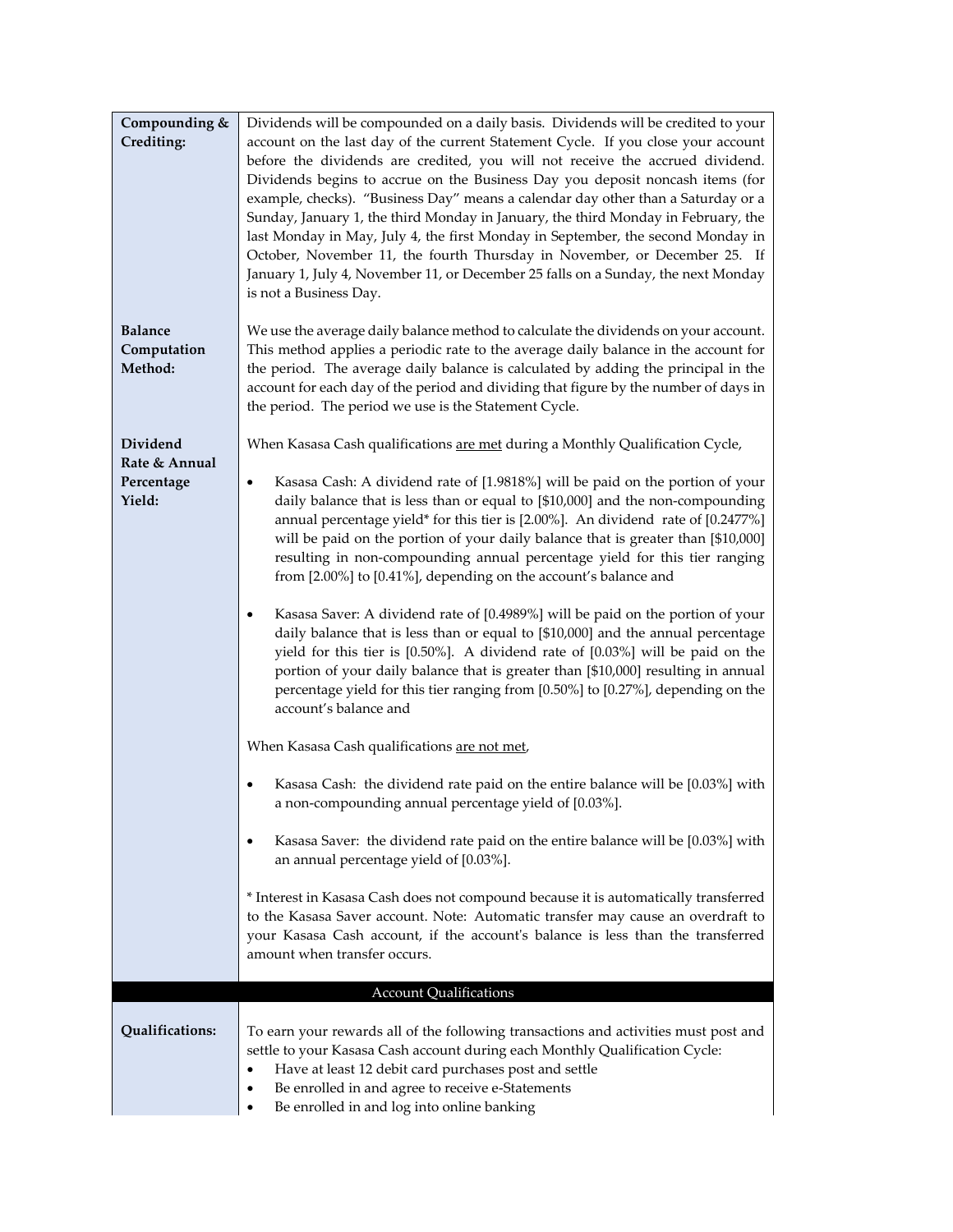|                            | Transactions and activities may take one (1) or more Business Days from the date the<br>transaction or activity occurred to post and settle to the account. The following<br>activities do not count toward earning account rewards: ATM-processed<br>transactions, transfers between accounts, debit card purchases processed by<br>merchants and received by our credit union as ATM transactions, non-retail<br>payment transactions and purchases made with debit cards not issued by our credit<br>union. Transactions bundled together by merchants and received by our institution<br>as a single transaction count as a single transaction for the purpose of earning<br>account rewards. "Monthly Qualification Cycle" means a period beginning one (1)<br>Business Day prior to the first day of the current Statement Cycle through one (1)<br>Business Day prior to the close of the current Statement Cycle. "Statement Cycle"<br>means the period of time for which NRCCU provides a summary of the financial<br>activities and transactions that post and settle to the accountholder's account. |                                                                                                                                                                                            |
|----------------------------|-----------------------------------------------------------------------------------------------------------------------------------------------------------------------------------------------------------------------------------------------------------------------------------------------------------------------------------------------------------------------------------------------------------------------------------------------------------------------------------------------------------------------------------------------------------------------------------------------------------------------------------------------------------------------------------------------------------------------------------------------------------------------------------------------------------------------------------------------------------------------------------------------------------------------------------------------------------------------------------------------------------------------------------------------------------------------------------------------------------------|--------------------------------------------------------------------------------------------------------------------------------------------------------------------------------------------|
|                            | <b>Account Rewards</b>                                                                                                                                                                                                                                                                                                                                                                                                                                                                                                                                                                                                                                                                                                                                                                                                                                                                                                                                                                                                                                                                                          |                                                                                                                                                                                            |
| Rewards                    | If Qualifications Are Met During<br>Monthly Qualification Cycle                                                                                                                                                                                                                                                                                                                                                                                                                                                                                                                                                                                                                                                                                                                                                                                                                                                                                                                                                                                                                                                 | If Qualification Are NOT Met During<br>Monthly Qualification Cycle                                                                                                                         |
| Dividends:                 | Kasasa Cash: (1) A dividend rate of<br>[1.9819%] will be paid on the portion<br>of your daily balance that is less than<br>or equal to [\$10,000] and the non-<br>compounding annual percentage<br>yield* for this tier is [2.00%]. A<br>dividend rate of [0.2477%] will be paid<br>on the portion of your daily balance<br>that is greater than [\$10,000] resulting<br>non-compounding<br>annual<br>in<br>percentage yield for this tier ranging<br>from $[2.00\%]$ to $[0.41\%]$ , depending on<br>the account's balance and<br>Kasasa Saver: (2) A dividend rate of<br>[0.4989%] will be paid on the portion                                                                                                                                                                                                                                                                                                                                                                                                                                                                                                | All balances in your Kasasa Cash<br>account earn an dividend rate of<br>[0.03%] with a non-compounding<br>annual percentage yield of [0.03%] and<br>All balances in your Kasasa Saver earn |
|                            | of your daily balance that is less than<br>or equal to [\$10,000] and the annual<br>percentage yield for this tier is<br>$[0.50\%]$ . An dividend rate of $[0.03\%]$<br>will be paid on the portion of your<br>daily balance that is greater than<br>[\$10,000]<br>resulting<br>in<br>annual<br>percentage yield for this tier ranging<br>from [0.50%] to [0.27%], depending on<br>the account's balance and                                                                                                                                                                                                                                                                                                                                                                                                                                                                                                                                                                                                                                                                                                    | an dividend rate of [0.03%] with an<br>annual percentage yield of [0.03%] and                                                                                                              |
| <b>ATM Fee</b><br>Refunds: | (3) you will receive reimbursements up to<br>an aggregate total of \$25 (max. \$4.99 per<br>single transaction) for nationwide ATM<br>withdrawal fees imposed by other                                                                                                                                                                                                                                                                                                                                                                                                                                                                                                                                                                                                                                                                                                                                                                                                                                                                                                                                          | Nationwide<br>ATM<br>fees<br>are<br>not<br>reimbursed.                                                                                                                                     |

the control of the control of the control of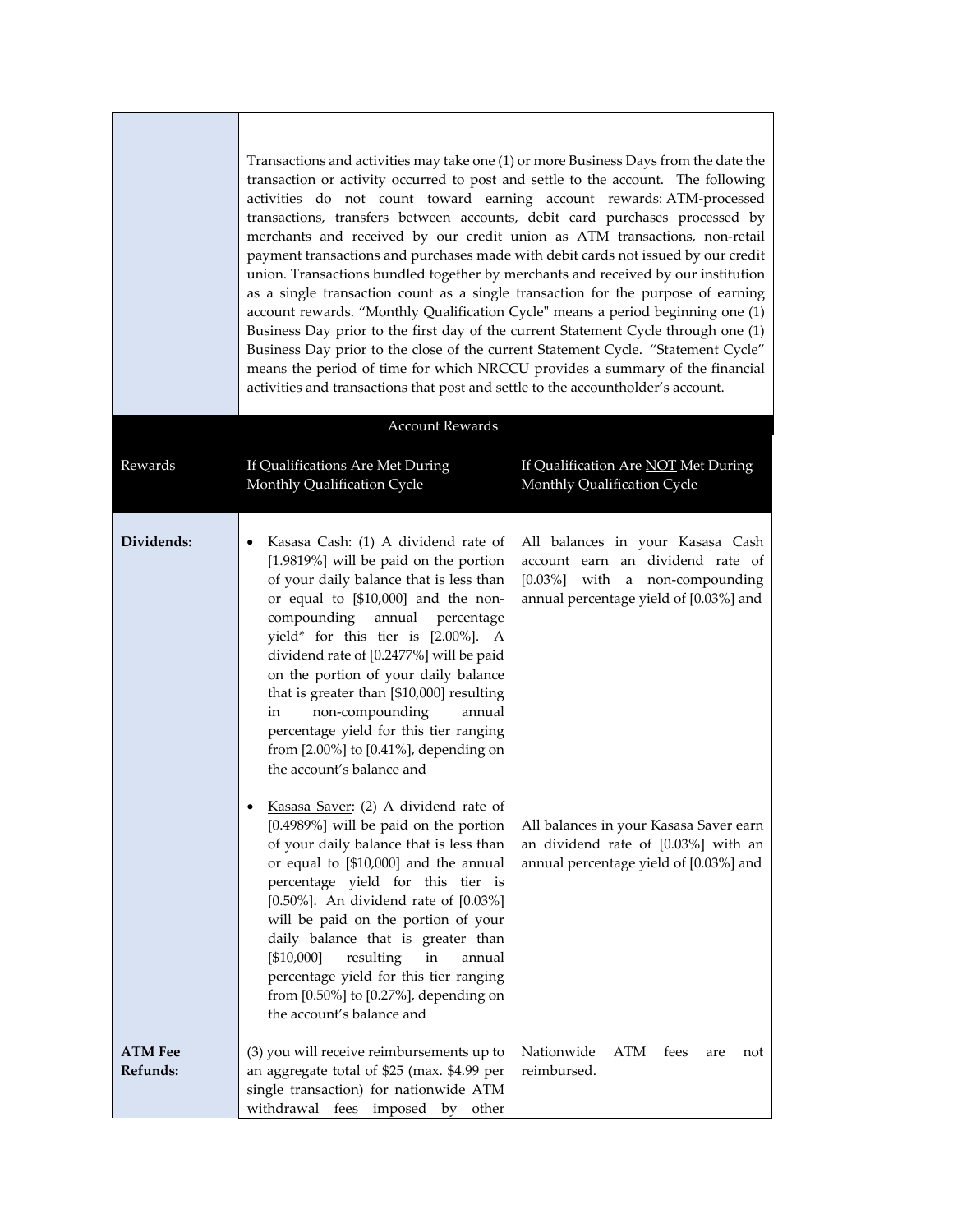|                                           | financial institutions and incurred during<br>the Monthly Qualification Cycle in which<br>you qualified.                                                                                                                                                                                                                                                                                                                                                                                                                                                                                           |  |  |
|-------------------------------------------|----------------------------------------------------------------------------------------------------------------------------------------------------------------------------------------------------------------------------------------------------------------------------------------------------------------------------------------------------------------------------------------------------------------------------------------------------------------------------------------------------------------------------------------------------------------------------------------------------|--|--|
|                                           | APY = Annual Percentage Yield. APY calculations are based on an assumed total<br>account balance of [\$110,000]. Rates and rewards are variable and at our discretion may<br>change after account is opened without notice to you. Fees may reduce earnings.<br>Dividends in Kasasa Cash does not compound because it is automatically transferred<br>to the Kasasa Saver account within one day.                                                                                                                                                                                                  |  |  |
| Reward<br>Distribution:                   | Dividends and ATM fee reimbursements will be credited to the appropriate account<br>on the first processing day of the following statement cycle and all Kasasa Cash<br>rewards are automatically transferred to the linked Kasasa Saver account within one<br>day. Note: This transfer may cause an overdraft to your Kasasa Cash account, if the<br>account's balance is less than the transferred amount when the transfer occurs. No<br>minimum balance is required to earn or to receive the account's rewards. Rewards<br>less than a penny cannot be distributed.                           |  |  |
|                                           | Additional Information                                                                                                                                                                                                                                                                                                                                                                                                                                                                                                                                                                             |  |  |
| Deposits:                                 | No minimum deposit is required to open the account.                                                                                                                                                                                                                                                                                                                                                                                                                                                                                                                                                |  |  |
| <b>Conditions of</b><br>the Account:      | You must have a Kasasa Cash account in order to open a Kasasa Saver account, and<br>the Kasasa Cash account must remain open throughout the period that you hold the<br>Kasasa Saver account. In the event that you or we close your Kasasa Cash account,<br>your Kasasa Saver account will be closed as well.<br>This account is not to be used for commercial purposes and there is a limit of [1]<br>account(s) per social security number. Enrollment in electronic services (e.g. online<br>banking, electronic statements) may be required to meet some of this account's<br>qualifications. |  |  |
| Fees:                                     | There are no fees to open or close this account. There are no recurring monthly<br>service charges associated with this account. See accompanying Schedule of Fees<br>for fees that may apply to this account.                                                                                                                                                                                                                                                                                                                                                                                     |  |  |
| Questions:                                | Contact a NRCCU service representative for additional information, details and<br>enrollment instructions.                                                                                                                                                                                                                                                                                                                                                                                                                                                                                         |  |  |
| Deposit<br>Insurance:                     | Federally insured by NCUA.                                                                                                                                                                                                                                                                                                                                                                                                                                                                                                                                                                         |  |  |
| <b>Trademarks</b><br><b>Credit Lines:</b> | Kasasa Cash and Kasasa Saver are trademarks of Kasasa®, Ltd., registered in the<br>U.S.A.                                                                                                                                                                                                                                                                                                                                                                                                                                                                                                          |  |  |

#### **Please Note:**

The sentence "Kasasa Cash and Kasasa Saver are trademarks of Kasasa, Ltd., registered in the U.S.A." is a "credit line" for these trademarks and should be in the footer area of the TIS Disclosure page on which the trademarks are used.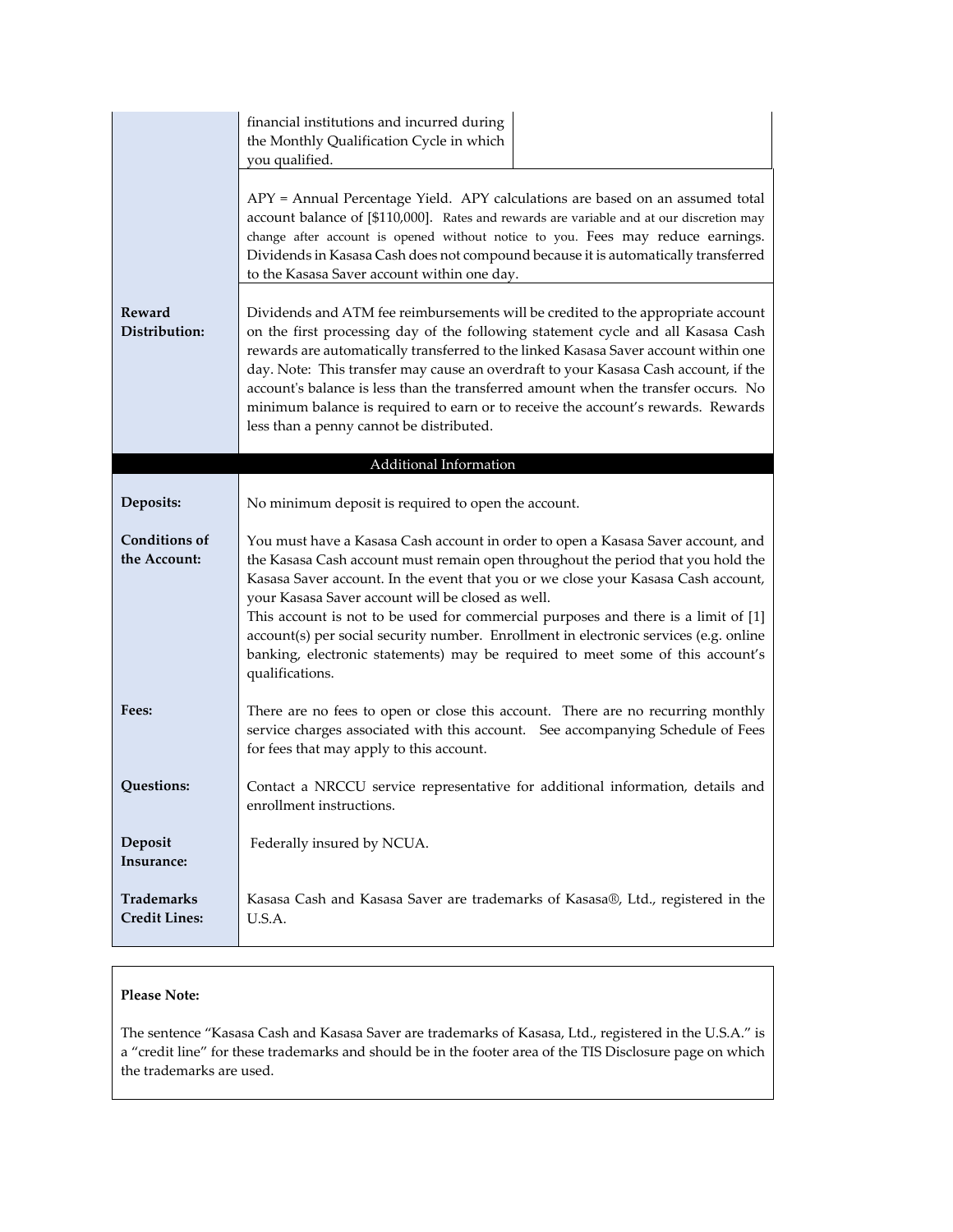## **Kasasa Cash Back**

| <b>Account Description</b>                                                                   |                                                                                                                                                                                                                                                                                                                                                                                                                                                                                                                                                                                                                                                                                                                                                                      |  |  |
|----------------------------------------------------------------------------------------------|----------------------------------------------------------------------------------------------------------------------------------------------------------------------------------------------------------------------------------------------------------------------------------------------------------------------------------------------------------------------------------------------------------------------------------------------------------------------------------------------------------------------------------------------------------------------------------------------------------------------------------------------------------------------------------------------------------------------------------------------------------------------|--|--|
| Kasasa Cash<br>Back®                                                                         | A free variable rewards checking account with no minimum balance that rewards<br>accountholders with cash back on their debit card purchases and nationwide ATM fee refunds<br>when they meet minimum qualifications during the account's Monthly Qualification Cycle                                                                                                                                                                                                                                                                                                                                                                                                                                                                                                |  |  |
|                                                                                              | NorthRidge Community Credit Union's Expectations                                                                                                                                                                                                                                                                                                                                                                                                                                                                                                                                                                                                                                                                                                                     |  |  |
| Purpose &<br><b>Expected Use:</b>                                                            | The Kasasa Cash Back account is intended to be the accountholder's primary share draft<br>account in which payroll transactions and day-to-day spending activities including but not<br>limited to grocery, gasoline, apparel, shopping, dining, sporting and entertainment<br>transactions are posted and settled.                                                                                                                                                                                                                                                                                                                                                                                                                                                  |  |  |
|                                                                                              | Commensurate with the spending activities identified above, we expect the account's debit card<br>to be used frequently throughout each month and for transaction amounts to reflect a wide<br>dollar range. Small debit card transactions conducted on the same day at a single merchant<br>and/or multiple transactions made during a condensed time period particularly near the end<br>of a Monthly Qualification Cycle are not considered normal, day-to-day spending behavior.<br>These types of transactions appear to be conducted with the sole purpose of qualifying for the<br>account's rewards and thus will be deemed inappropriate transactions and will not count<br>toward earning the account's rewards.                                           |  |  |
|                                                                                              | NRCCU reserves the right to determine if the account is being maintained for a purpose other<br>than day-to-day, primary use. Accountholders who persist in making debit card transactions<br>in a calculated and limited fashion in order to meet their monthly qualifications may have their<br>accounts converted to a different share draft account or closed altogether We also reserve the<br>right to convert the account to a different share draft account if the account does not have<br>consistent active use over [3] consecutive Statement Cycles.                                                                                                                                                                                                     |  |  |
|                                                                                              | We have the right to close this account at any time, with proper notice. Our decision to close<br>the account will not affect your existing obligations to us including any obligation to pay fees<br>or charges incurred prior to termination. No deposits will be accepted and no checks will be<br>paid after the account is closed. If the account is closed, you will forfeit any rewards that have<br>not been credited to your account. A NRCCU check for the remaining balance, if applicable,<br>will be mailed to accountholder at the address indicated on our current records.<br>Upon<br>termination of your Kasasa Cash Back account, any optional add-on products / services<br>associated with this account will also be terminated at the same time |  |  |
|                                                                                              | <b>Account Qualifications</b>                                                                                                                                                                                                                                                                                                                                                                                                                                                                                                                                                                                                                                                                                                                                        |  |  |
| Qualifications:<br>٠<br>$\bullet$<br>Be enrolled in and log into online banking<br>$\bullet$ | To earn your rewards just do the following transactions and activities in your Kasasa Cash Back<br>account during each Monthly Qualification Cycle:<br>Have at least 12 debit card purchases post and settle<br>Be enrolled in and agree to receive e-Statements                                                                                                                                                                                                                                                                                                                                                                                                                                                                                                     |  |  |
|                                                                                              | Transactions and activities may take one (1) or more Business Days from the date the<br>transaction or activity occurred to post and settle to the account. The following activities do<br>not count toward earning account rewards: ATM-processed transactions, transfers between<br>accounts, debit card purchases processed by merchants and received by our credit union as<br>ATM transactions, non-retail payment transactions and purchases made with debit cards not<br>issued by our credit union. Transactions bundled together by merchants and received<br>by our institution as a single transaction count as a single transaction for the purpose                                                                                                      |  |  |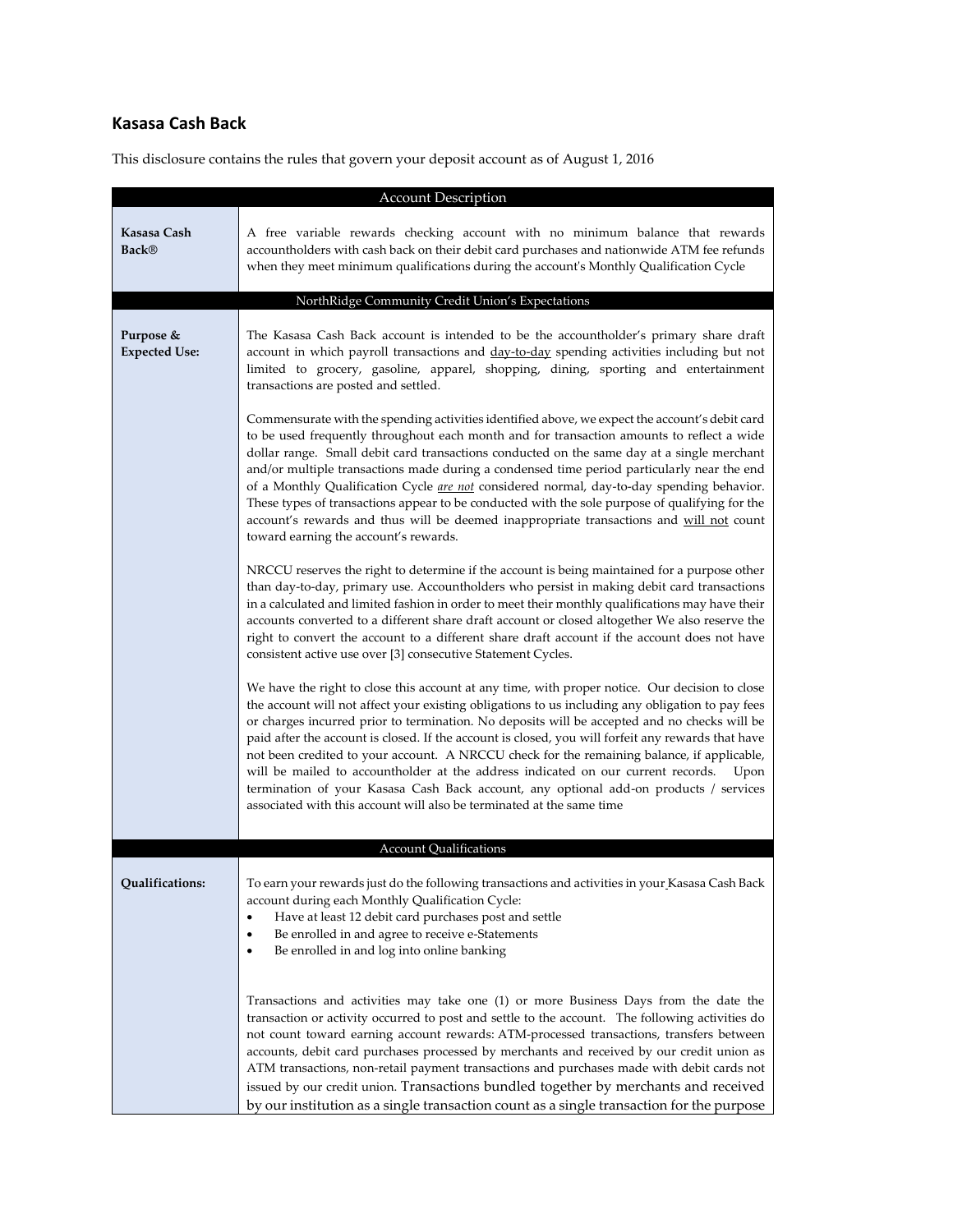|                                      | of earning account rewards. "Business Day" means a calendar day other than a Saturday or<br>a Sunday, January 1, the third Monday in January, the third Monday in February, the last<br>Monday in May, July 4, the first Monday in September, the second Monday in October,<br>November 11, the fourth Thursday in November, or December 25. If January 1, July 4,<br>November 11, or December 25 falls on a Sunday, the next Monday is not a business day.<br>"Monthly Qualification Cycle" means a period beginning one (1) Business Day prior to the first<br>day of the current Statement Cycle through one (1) Business Day prior to the close of the current<br>Statement Cycle. "Statement Cycle" means the period of time for which NRCCU provides a<br>summary of the financial activities and transactions that post and settle to the accountholder's<br>account. |                                                                   |
|--------------------------------------|------------------------------------------------------------------------------------------------------------------------------------------------------------------------------------------------------------------------------------------------------------------------------------------------------------------------------------------------------------------------------------------------------------------------------------------------------------------------------------------------------------------------------------------------------------------------------------------------------------------------------------------------------------------------------------------------------------------------------------------------------------------------------------------------------------------------------------------------------------------------------|-------------------------------------------------------------------|
|                                      | <b>Account Rewards</b>                                                                                                                                                                                                                                                                                                                                                                                                                                                                                                                                                                                                                                                                                                                                                                                                                                                       |                                                                   |
| Rewards                              | If Qualifications Are Met During Monthly<br>Qualification Cycle                                                                                                                                                                                                                                                                                                                                                                                                                                                                                                                                                                                                                                                                                                                                                                                                              | If Qualification Are NOT Met During Monthl<br>Qualification Cycle |
| Cash Back:                           | $(1)$ $[2.50\%]$ cash back on up to a total of<br>[\$300.00] debit card purchases that post and<br>settle to the account during that cycle period up<br>to a maximum cash back earned of [\$7.50] per<br>Monthly Qualification Cycle and                                                                                                                                                                                                                                                                                                                                                                                                                                                                                                                                                                                                                                     | Cash back on debit card purchases is not<br>paid and              |
| <b>ATM Fee Refunds:</b>              | (2) you will receive reimbursements up to an<br>aggregate total of \$25 (max. \$4.99 per single<br>transaction) for nationwide ATM withdrawal<br>fees imposed by other financial institutions and<br>incurred during the Monthly Qualification<br>Cycle in which you qualified.                                                                                                                                                                                                                                                                                                                                                                                                                                                                                                                                                                                              | Nationwide ATM fees are not reimbursed.                           |
| Reward<br>Distribution:              | Rates and rewards are variable and at our discretion may change after account is opened<br>without notice to you. Fees may reduce earnings<br>Cash back payments and ATM refunds will be credited to the account on the first processing<br>day of the following statement cycle. No minimum balance is required to earn or to<br>receive the account's rewards. Rewards less than a penny cannot be distributed.                                                                                                                                                                                                                                                                                                                                                                                                                                                            |                                                                   |
|                                      | Additional Information                                                                                                                                                                                                                                                                                                                                                                                                                                                                                                                                                                                                                                                                                                                                                                                                                                                       |                                                                   |
| Deposits:                            | No minimum deposit is required to open the account.                                                                                                                                                                                                                                                                                                                                                                                                                                                                                                                                                                                                                                                                                                                                                                                                                          |                                                                   |
| Conditions of the<br>Account:        | This account is not to be used for commercial purposes and there is a limit of [1] account(s) per<br>Social security number. Enrollment in electronic services (e.g. online banking, electronic<br>statements) may be required to meet some of this account's qualifications.                                                                                                                                                                                                                                                                                                                                                                                                                                                                                                                                                                                                |                                                                   |
| Fees:                                | There are no fees to open or close this account. There are no recurring monthly service charges<br>associated with this account. See accompanying schedule of Fees for fees that may apply to<br>this account. Account approval, qualifications, limits and other requirements apply.                                                                                                                                                                                                                                                                                                                                                                                                                                                                                                                                                                                        |                                                                   |
| Questions:                           | Contact a NRCCU service representative for additional information, details and enrollment<br>instructions.                                                                                                                                                                                                                                                                                                                                                                                                                                                                                                                                                                                                                                                                                                                                                                   |                                                                   |
| <b>Deposit Insurance:</b>            | Federally insured by NCUA.                                                                                                                                                                                                                                                                                                                                                                                                                                                                                                                                                                                                                                                                                                                                                                                                                                                   |                                                                   |
| Trademarks &<br><b>Credit Lines:</b> | Kasasa Cash Back is a trademark of Kasasa, Ltd., registered in the U.S.A.                                                                                                                                                                                                                                                                                                                                                                                                                                                                                                                                                                                                                                                                                                                                                                                                    |                                                                   |

**Please Note:**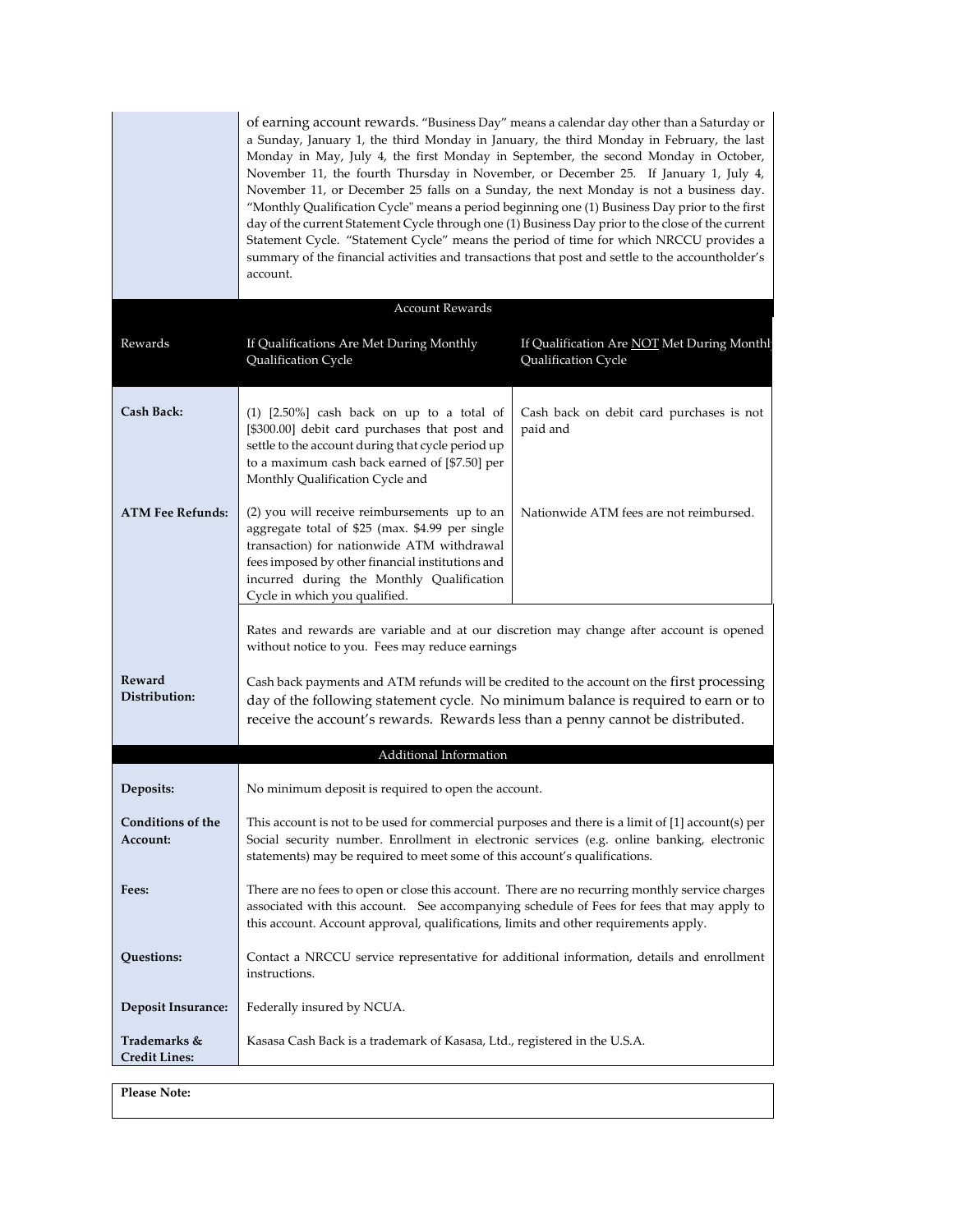The sentence "Kasasa Cash Back is a trademark of Kasasa, Ltd., registered in the U.S.A." is a "credit line" for these trademarks and should be in the footer area of the TIS Disclosure page on which the trademarks are used.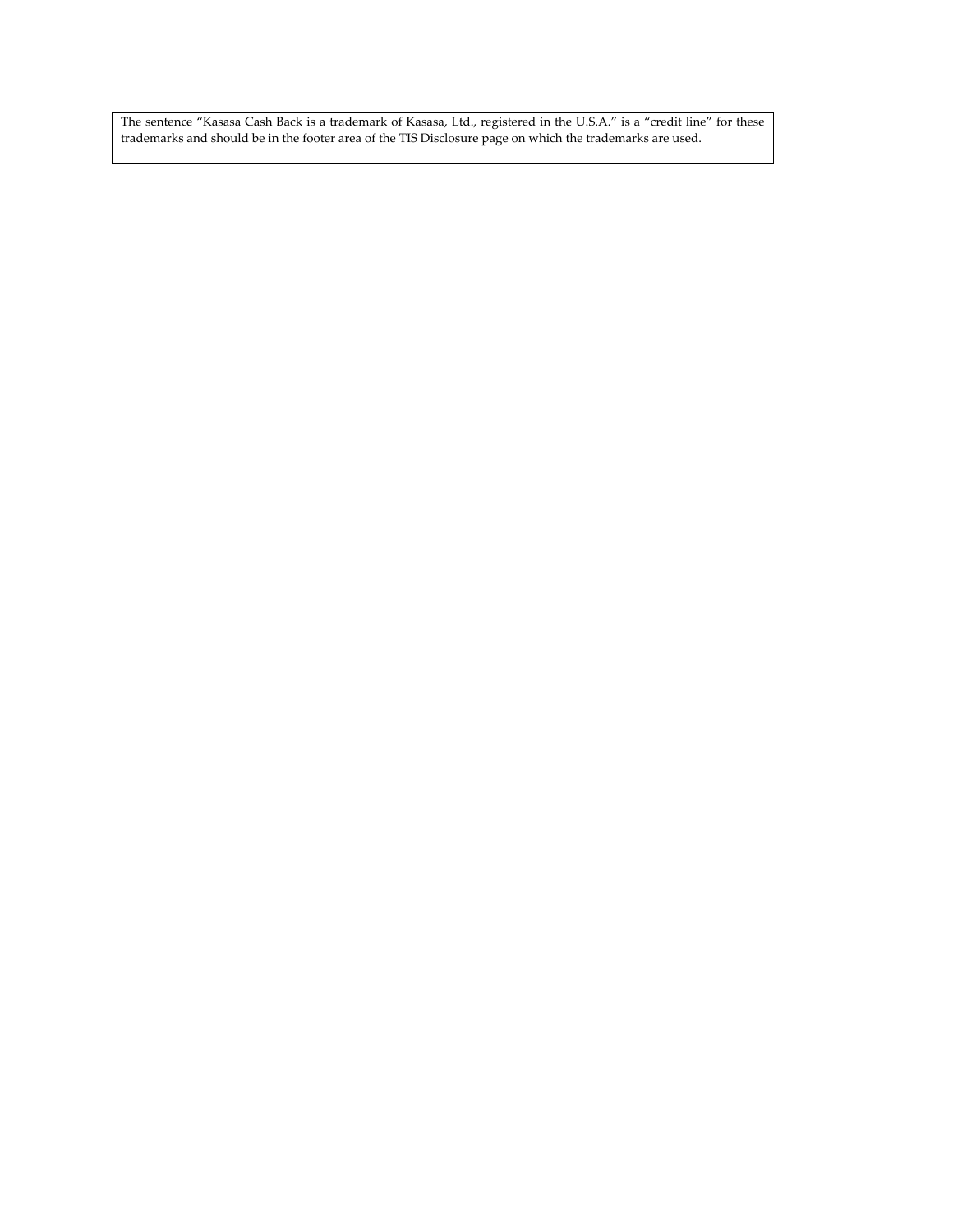## **Kasasa Cash Back w/ Saver**

| <b>Account Description</b>         |                                                                                                                                                                                                                                                                                                                                                                                                                                                                                                                                                                                                                                                                                                                                                                                          |  |  |
|------------------------------------|------------------------------------------------------------------------------------------------------------------------------------------------------------------------------------------------------------------------------------------------------------------------------------------------------------------------------------------------------------------------------------------------------------------------------------------------------------------------------------------------------------------------------------------------------------------------------------------------------------------------------------------------------------------------------------------------------------------------------------------------------------------------------------------|--|--|
| Kasasa Cash<br>Back <sup>®</sup> : | A free variable rewards checking account with no minimum balance that rewards<br>accountholders with cash back on their debit card purchases and nationwide ATM<br>fee refunds when they meet minimum qualifications during the account's Monthly<br>Qualification Cycle.                                                                                                                                                                                                                                                                                                                                                                                                                                                                                                                |  |  |
| Kasasa Saver®:                     | A free, variable rate, deposit account with no minimum balance that rewards<br>accountholders with dividends when they meet the minimum qualifications<br>associated with their linked Kasasa Cash checking account during each Monthly<br>Qualification Cycle.                                                                                                                                                                                                                                                                                                                                                                                                                                                                                                                          |  |  |
|                                    | NorthRidge Community Credit Union's Expectations                                                                                                                                                                                                                                                                                                                                                                                                                                                                                                                                                                                                                                                                                                                                         |  |  |
| Purpose &<br><b>Expected Use:</b>  | The Kasasa Cash Back account that is linked to Kasasa Saver account is intended to<br>be the accountholder's primary share draft account in which payroll transactions and<br>day-to-day spending activities including but not limited to grocery, gasoline,<br>apparel, shopping, dining, sporting and entertainment transactions are posted and<br>settled.                                                                                                                                                                                                                                                                                                                                                                                                                            |  |  |
|                                    | Commensurate with the spending activities identified above, we expect the linked<br>Kasasa Cash Back account's debit card to be used frequently throughout each month<br>and for transaction amounts to reflect a wide dollar range. Small debit card<br>transactions conducted on the same day at a single merchant and/or multiple<br>transactions made during a condensed time period particularly near the end of a<br>Monthly Qualification Cycle are not considered normal, day-to-day spending<br>behavior. These types of transactions appear to be conducted with the sole purpose<br>of qualifying for the account's rewards and thus will be deemed inappropriate<br>transactions and will not count toward earning the account's rewards.                                    |  |  |
|                                    | NRCCU reserves the right to determine if the linked Kasasa Cash Back account is<br>being maintained for a purpose other than day-to-day, primary use. Accountholders<br>who persist in making debit card transactions in a calculated and limited fashion in<br>order to meet their monthly qualifications may have their accounts converted to a<br>different share draft account or closed altogether. We also reserve the right to<br>convert the account to a different share draft account if the account does not have<br>consistent active use over [3] consecutive Statement Cycles. The attached Kasasa<br>Saver account will also be closed if the Kasasa Cash Back account is converted or<br>closed.                                                                         |  |  |
|                                    | We have the right to close this account at any time, with proper notice. Our decision<br>to close the account will not affect your existing obligations to us, including any<br>obligation to pay fees or charges incurred prior to termination. No deposits will be<br>accepted and no checks will be paid after the account is closed. If the account is<br>closed, you will forfeit any rewards that have not been credited to your account. A<br>NRCCU check for the remaining balance, if applicable, will be mailed to<br>accountholder at the address indicated on our current records. Upon termination of<br>your Kasasa Cash Back or Kasasa Saver account, any optional add-on products /<br>services associated with these accounts will also be terminated at the same time. |  |  |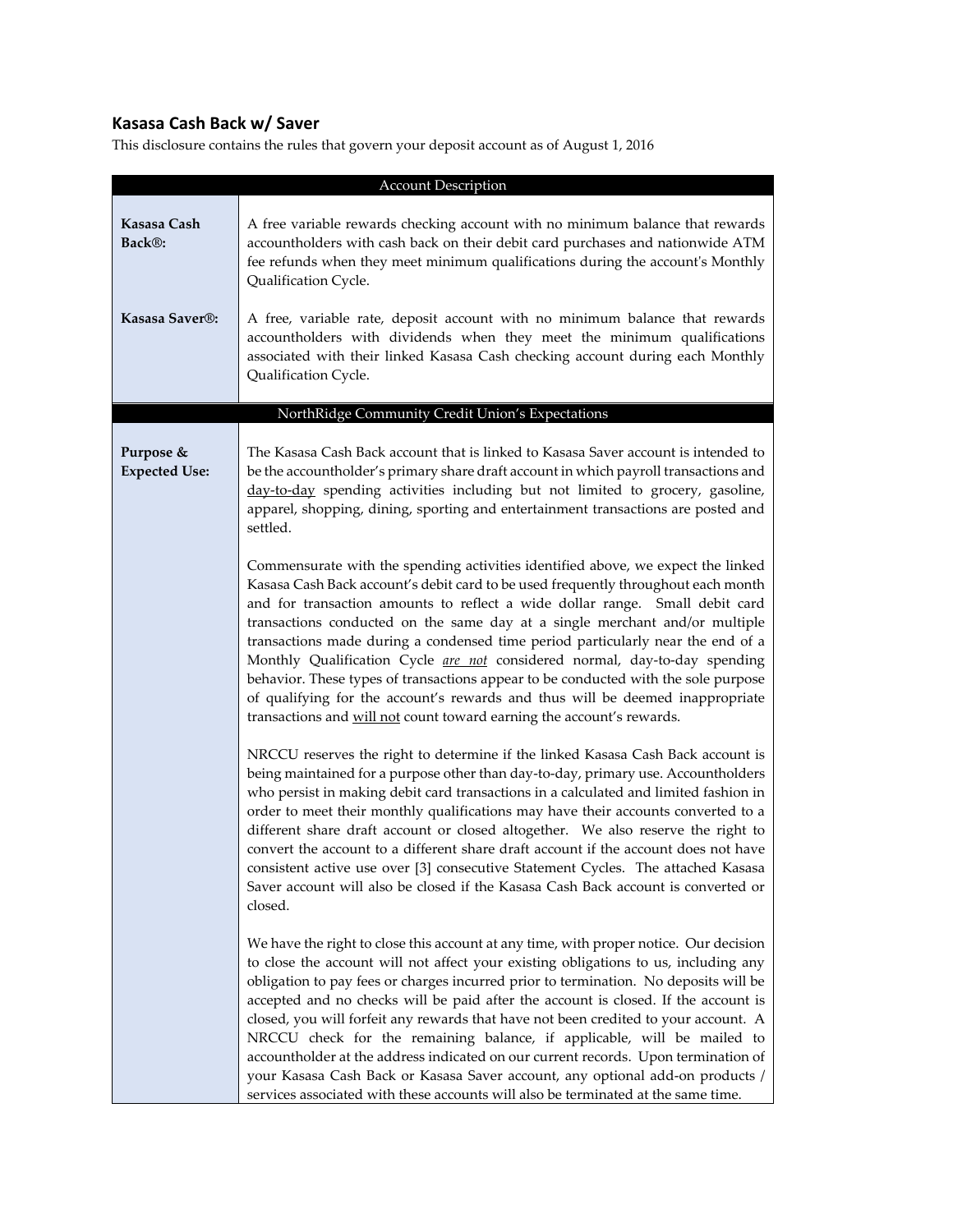|                                                   | Interest / Dividend Rate & Annual Percentage Yield                                                                                                                                                                                                                                                                                                                                                                                                                                                                                                                                                                                                                                                                                                                                                                                                                                                                                                                                                                                                                                                              |
|---------------------------------------------------|-----------------------------------------------------------------------------------------------------------------------------------------------------------------------------------------------------------------------------------------------------------------------------------------------------------------------------------------------------------------------------------------------------------------------------------------------------------------------------------------------------------------------------------------------------------------------------------------------------------------------------------------------------------------------------------------------------------------------------------------------------------------------------------------------------------------------------------------------------------------------------------------------------------------------------------------------------------------------------------------------------------------------------------------------------------------------------------------------------------------|
| Compounding &<br>Crediting:                       | Dividends will be compounded on a daily basis in your Kasasa Saver account.<br>Dividends will be credited to your Kasasa Saver account on the first processing day<br>of the following statement cycle. If you close your Kasasa Saver account before the<br>dividends are credited, you will not receive the accrued dividends. Dividends begin<br>to accrue on the Business Day you deposit noncash items (for example, checks).<br>"Business Day" means a calendar day other than a Saturday or a Sunday, January 1,<br>the third Monday in January, the third Monday in February, the last Monday in May,<br>July 4, the first Monday in September, the second Monday in October, November 11,<br>the fourth Thursday in November, or December 25. If January 1, July 4, November<br>11, or December 25 falls on a Sunday, the next Monday is not a Business Day.                                                                                                                                                                                                                                           |
| Balance<br>Computation<br>Method:                 | We use the average daily balance method to calculate the dividends on your account.<br>This method applies a periodic rate to the average daily balance in the account for<br>the period. The average daily balance is calculated by adding the principal in the<br>account for each day of the period and dividing that figure by the number of days in<br>the period. The period we use is the Statement Cycle.                                                                                                                                                                                                                                                                                                                                                                                                                                                                                                                                                                                                                                                                                               |
| Dividend Rate &<br>Annual<br>Percentage<br>Yield: | When your Kasasa Cash Back account qualifications are met during a Monthly<br>Qualification Cycle, Tier 1: A dividend rate of [0.4989%] will be paid on the portion<br>of your daily balance in your Kasasa Saver account that is less than or equal to<br>[\$10,000]. The annual percentage yield for this tier is [0.50%]. Tier 2: A dividend<br>rate of [0.03%] will be paid on the portion of your daily balance in your Kasasa Saver<br>account that is greater than [\$10,000]. The annual percentage yield for this tier will<br>range from [0.03%] to [0.50%], depending on the balance in the account. When your<br>Kasasa Cash Back account qualifications are not met, the dividend rate paid on the<br>entire balance in your Kasasa Saver account will be [0.03%] with an annual<br>percentage yield of[0.03%].                                                                                                                                                                                                                                                                                    |
|                                                   | <b>Account Qualifications</b>                                                                                                                                                                                                                                                                                                                                                                                                                                                                                                                                                                                                                                                                                                                                                                                                                                                                                                                                                                                                                                                                                   |
| Qualifications:                                   | To earn your Kasasa Cash Back and Kasasa Saver rewards just do the following<br>transactions and activities in your Kasasa Cash Back account during each Monthly<br>Qualification Cycle:<br>Have at least [12] debit card purchases post and settle<br>Be enrolled in and agree to receive e-Statements<br>Be enrolled in and log into online banking                                                                                                                                                                                                                                                                                                                                                                                                                                                                                                                                                                                                                                                                                                                                                           |
|                                                   | Transactions and activities may take one (1) or more Business Days from the date the<br>transaction or activity occurred to post and settle to the account. The following<br>activities do not count toward earning account rewards: ATM-processed<br>transactions, transfers between accounts, debit card purchases processed by<br>merchants and received by our credit union as ATM transactions, non-retail<br>payment transactions and purchases made with debit cards not issued by our credit<br>union. Transactions bundled together by merchants and received by our institution<br>as a single transaction count as a single transaction for the purpose of earning<br>account rewards. "Monthly Qualification Cycle" means a period beginning one (1)<br>Business Day prior to the first day of the current Statement Cycle through one (1)<br>Business Day prior to the close of the current Statement Cycle. "Statement Cycle"<br>means the period of time for which NRCCU provides a summary of the financial<br>activities and transactions that post and settle to the accountholder's account. |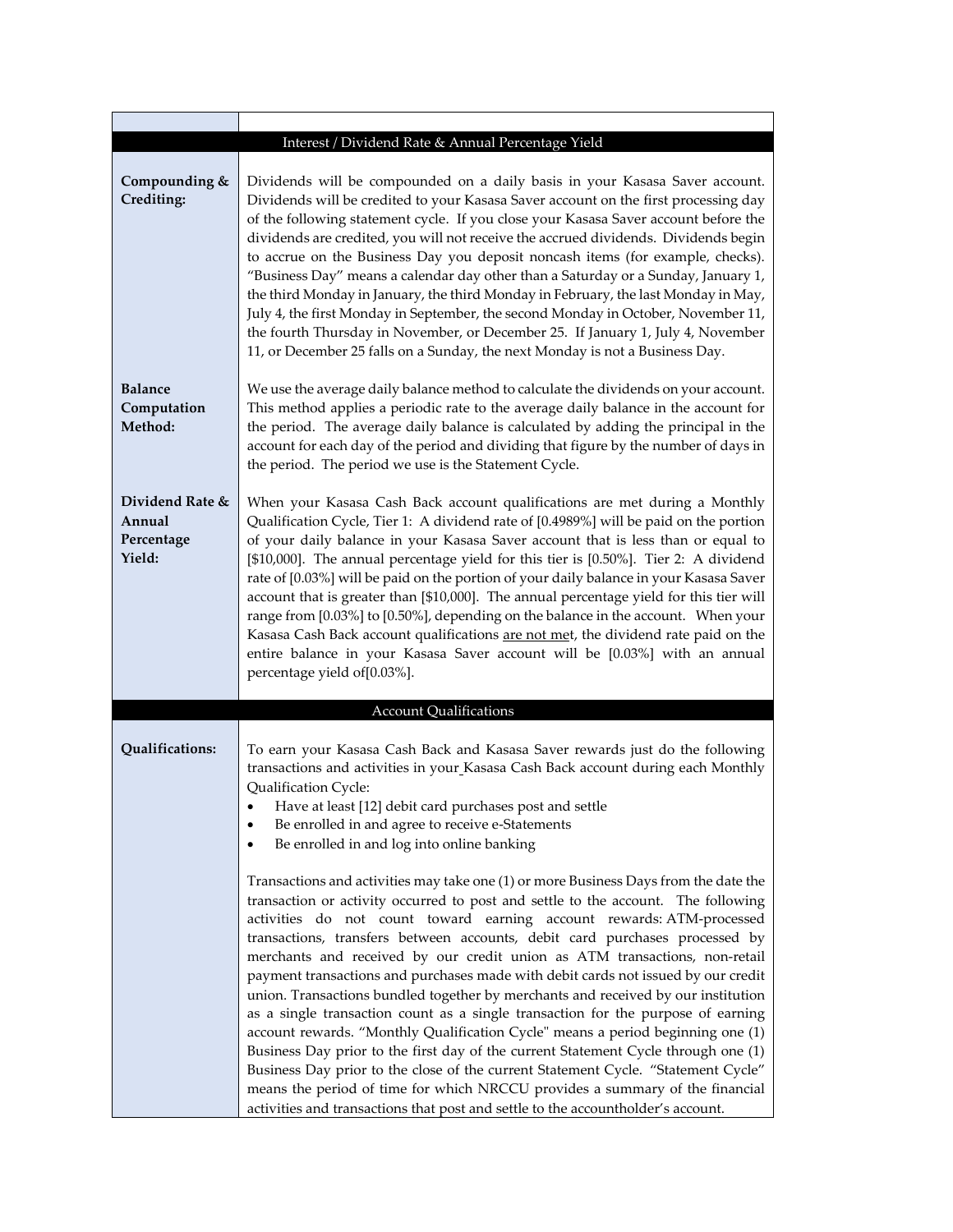|                                      | <b>Account Rewards</b>                                                                                                                                                                                                                                                                                                                                                                                                                                                                                                                                            |                                                                                                                                       |  |
|--------------------------------------|-------------------------------------------------------------------------------------------------------------------------------------------------------------------------------------------------------------------------------------------------------------------------------------------------------------------------------------------------------------------------------------------------------------------------------------------------------------------------------------------------------------------------------------------------------------------|---------------------------------------------------------------------------------------------------------------------------------------|--|
| Rewards                              | If Qualifications Are Met During<br>Monthly Qualification Cycle                                                                                                                                                                                                                                                                                                                                                                                                                                                                                                   | If Qualification Are NOT Met During<br>Monthly Qualification Cycle                                                                    |  |
| Interest /<br>Dividends:             | Kasasa Cash Back: (1) You will receive<br>$\bullet$<br>[2.50%] cash back on up to a total of<br>[\$300.00] debit card purchases that<br>post and settle to the account during<br>that cycle period up to a maximum<br>cash back earned of [\$7.50] per<br>Monthly Qualification Cycle.                                                                                                                                                                                                                                                                            | Cash back on debit card purchases is<br>not paid and all balances in your<br>Kasasa Saver account earn [0.03%]<br>APY* and            |  |
|                                      | A dividend rate of<br>Kasasa Saver:<br>$\bullet$<br>[0.4989%] will be paid on the portion<br>of your daily balance in your Kasasa<br>Saver account that is less than or<br>equal to [\$10,000]. The annual<br>percentage yield for this tier is<br>[0.50%]. Tier 2: A dividend rate of<br>[0.03%] will be paid on the portion of<br>your daily balance in your Kasasa<br>Saver account that is greater than<br>[\$10,000]. The annual percentage<br>yield for this tier will range from<br>$[0.50\%]$ to $[0.27\%]$ , depending on the<br>balance in the account. | All balances in your Kasasa Saver<br>account earn a [dividend rate of [0.03%]<br>with an annual percentage yield of<br>$[0.03\%]$ and |  |
| <b>ATM Fee</b><br>Refunds:           | (3) you will receive reimbursements up to<br>an aggregate total of [\$25] (max. \$4.99 per<br>single transaction] for nationwide ATM<br>withdrawal fees imposed by other<br>financial institutions and incurred during<br>the Monthly Qualification Cycle in which<br>vou qualified.                                                                                                                                                                                                                                                                              | Nationwide<br>ATM<br>fees<br>are<br>not<br>reimbursed.                                                                                |  |
|                                      | *APY = Annual Percentage Yield. APY calculations are based on an assumed total<br>account balance of [\$110,000]. Rates and rewards are variable and at our discretion<br>may change after account is opened without notice to you. Fees may reduce earnings.                                                                                                                                                                                                                                                                                                     |                                                                                                                                       |  |
| Reward<br>Distribution:              | Dividends, cash back and ATM fee reimbursements will be credited to your Kasasa<br>Saver on the first processing day of the following statement cycle. No minimum<br>balance is required to earn or to receive the account's rewards. Rewards less than a<br>penny cannot be distributed.                                                                                                                                                                                                                                                                         |                                                                                                                                       |  |
|                                      | Additional Information                                                                                                                                                                                                                                                                                                                                                                                                                                                                                                                                            |                                                                                                                                       |  |
| Deposits:                            | No minimum deposit is required to open the account.                                                                                                                                                                                                                                                                                                                                                                                                                                                                                                               |                                                                                                                                       |  |
| <b>Conditions of</b><br>the Account: | You must have a Kasasa Cash Back account in order to open a Kasasa Saver account,<br>and the Kasasa Cash Back account must remain open throughout the period that you                                                                                                                                                                                                                                                                                                                                                                                             |                                                                                                                                       |  |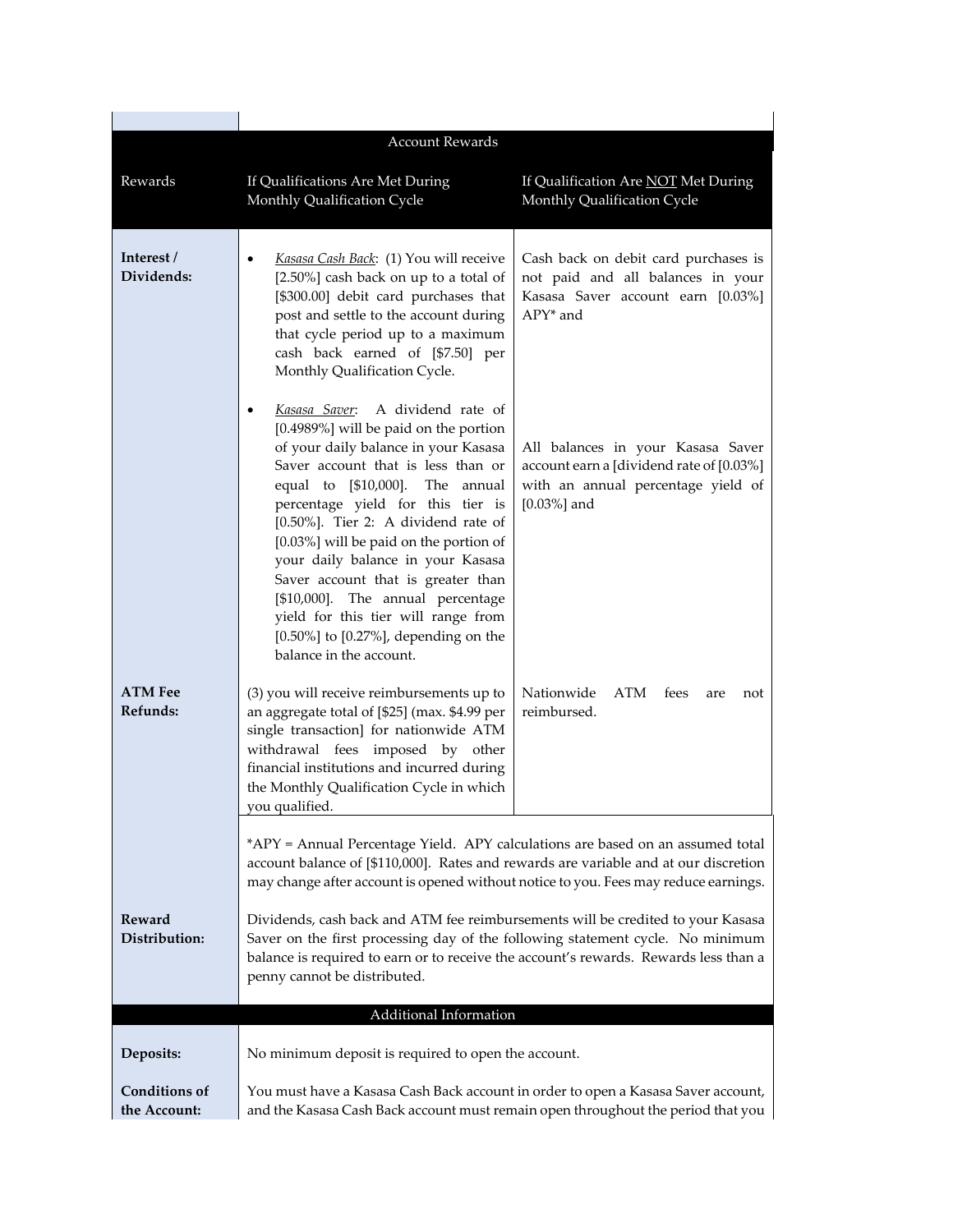|                      | hold the Kasasa Saver account. In the event that you or we close your Kasasa Cash                                                                                                                                                                                                |  |
|----------------------|----------------------------------------------------------------------------------------------------------------------------------------------------------------------------------------------------------------------------------------------------------------------------------|--|
|                      | Back account, your Kasasa Saver account will be closed as well.                                                                                                                                                                                                                  |  |
|                      | This account is not to be used for commercial purposes and there is a limit of [1]<br>account(s) per social security number. Enrollment in electronic services (e.g. online<br>banking, electronic statements) may be required to meet some of this account's<br>qualifications. |  |
| Fees:                | There are no fees to open or close this account. There are no recurring monthly<br>service charges associated with this account. See accompanying schedule of Fees<br>for fees that may apply to this account.                                                                   |  |
| Questions:           | Contact a NRCCU service representative for additional information, details and<br>enrollment instructions.                                                                                                                                                                       |  |
| Deposit              | Federally insured by NCUA.                                                                                                                                                                                                                                                       |  |
| Insurance:           |                                                                                                                                                                                                                                                                                  |  |
| Trademarks &         | Kasasa Cash Back and Kasasa Saver are trademarks of Kasasa, Ltd., registered in the                                                                                                                                                                                              |  |
| <b>Credit Lines:</b> | U.S.A.                                                                                                                                                                                                                                                                           |  |

**Please Note:** The sentence "Kasasa, Kasasa Cash Back and Kasasa Saver are trademarks of Kasasa, Ltd., registered in the U.S.A." is a "credit line" for these trademarks and should be in the footer area of the TIS Disclosure page on which the trademarks are used.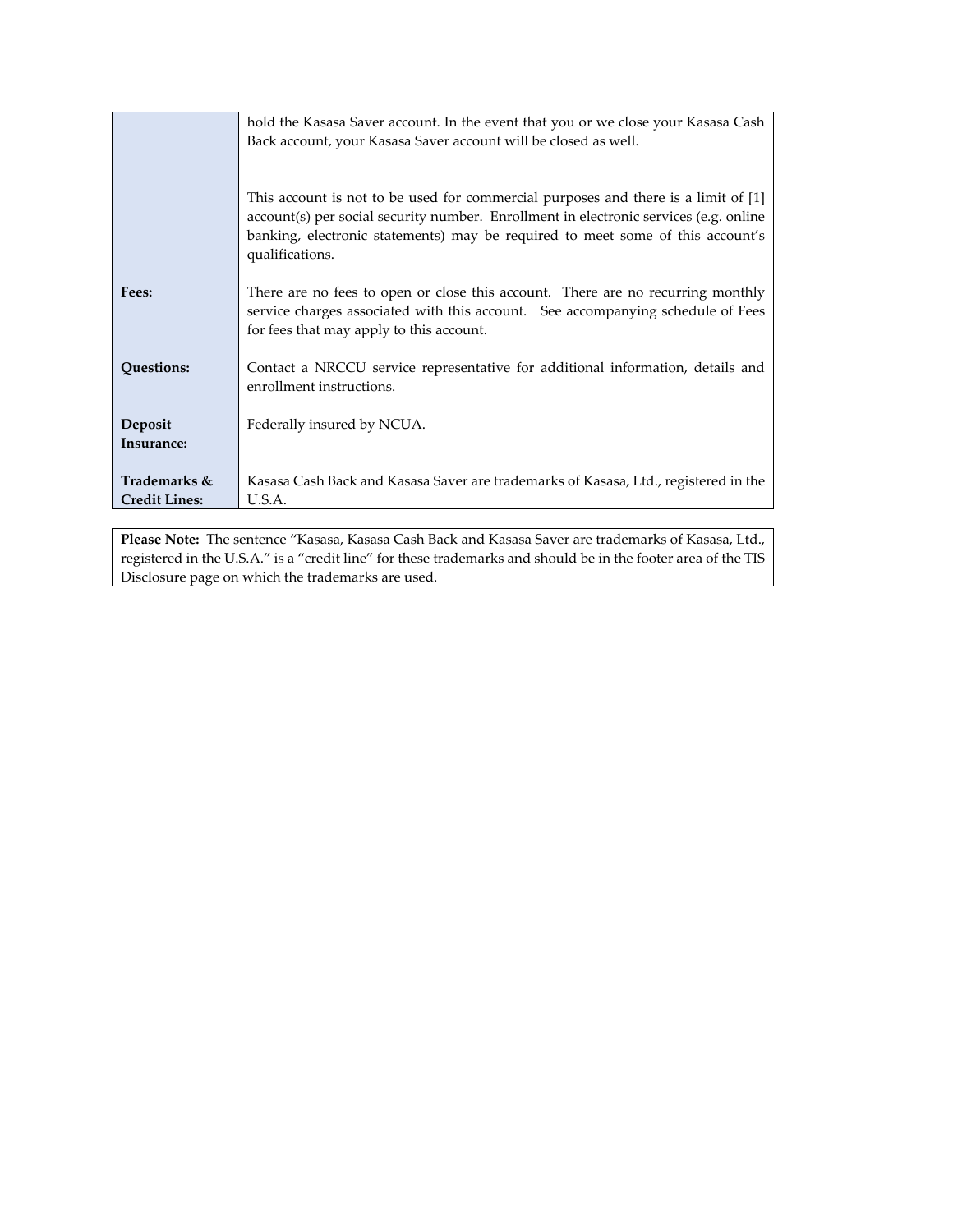# **Kasasa Tunes**

|                                   | <b>Account Opening Bonus</b>                                                                                                                                                                                                                                                                                                                                                                                                                                                                                                                                                                                                                                                                                                                                                                                                                                                                                                                                                                                                                                                                                                                                                                                                                                                                                                                                                                                   |
|-----------------------------------|----------------------------------------------------------------------------------------------------------------------------------------------------------------------------------------------------------------------------------------------------------------------------------------------------------------------------------------------------------------------------------------------------------------------------------------------------------------------------------------------------------------------------------------------------------------------------------------------------------------------------------------------------------------------------------------------------------------------------------------------------------------------------------------------------------------------------------------------------------------------------------------------------------------------------------------------------------------------------------------------------------------------------------------------------------------------------------------------------------------------------------------------------------------------------------------------------------------------------------------------------------------------------------------------------------------------------------------------------------------------------------------------------------------|
| <b>Sign Up Bonus:</b>             | As an Sign Up Bonus to individuals at least 18 years of age who open and fund a<br>new Kasasa Tunes account, our credit union will refund up to an aggregate total of<br>[\$15.00] (which includes any applicable taxes) for any iTunes, Amazon.com or<br>Google Play purchases made with your Kasasa Tunes debit card that post and settle<br>to the account within the first [60] calendar days after your account is opened. This<br>refund will be credited to your account on the first processing day of the following<br>statement cycle after your aggregate iTunes, Amazon.com, Google Play purchase<br>threshold of [\$7.50] posts and settles to your account. This bonus will be treated as<br>dividends for IRS (Form 1099 INT) reporting purposes. Any portion of the Sign Up<br>Bonus that is not used within the stated time period will be forfeited. No minimum<br>balance is required to obtain this bonus. No minimum deposit is required to open<br>the account. Limit [1] account(s) per social security number and one Sign Up Bonus<br>per account per calendar year. If your Kasasa Tunes account is closed within [3]<br>months of account opening, we will deduct the Sign Up Bonus at closing. Sign Up<br>Bonus will not be paid if accountholder switches into Kasasa Tunes from another<br>Kasasa account that offered an account opening incentive to open the initial account. |
|                                   | <b>Account Description</b>                                                                                                                                                                                                                                                                                                                                                                                                                                                                                                                                                                                                                                                                                                                                                                                                                                                                                                                                                                                                                                                                                                                                                                                                                                                                                                                                                                                     |
| Kasasa Tunes <sup>®</sup> :       | A free variable rewards checking account with no minimum balance that rewards<br>accountholders with reimbursements on iTunes, Amazon.com and Google Play<br>purchases and nationwide ATM fee refunds when they meet minimum<br>qualifications during the account's Monthly Qualification Cycle.                                                                                                                                                                                                                                                                                                                                                                                                                                                                                                                                                                                                                                                                                                                                                                                                                                                                                                                                                                                                                                                                                                               |
|                                   | NorthRidge Community Credit Union's Expectations                                                                                                                                                                                                                                                                                                                                                                                                                                                                                                                                                                                                                                                                                                                                                                                                                                                                                                                                                                                                                                                                                                                                                                                                                                                                                                                                                               |
| Purpose &<br><b>Expected Use:</b> | This account is intended to be the accountholder's primary share draft account in<br>which day-to-day spending activities including but not limited to grocery, gasoline,<br>apparel, shopping, dining, sporting and entertainment transactions are posted and<br>settled.<br>Commensurate with the spending activities identified above, we expect the<br>account's debit card to be used frequently throughout each month and for<br>transaction amounts to reflect a wide dollar range. Small debit card transactions<br>conducted on the same day at a single merchant and/or multiple transactions made<br>during a condensed time period particularly near the end of a Monthly Qualification<br>Cycle are not considered normal, day-to-day spending behavior. These types of<br>transactions appear to be conducted with the sole purpose of qualifying for the<br>account's rewards and thus will be deemed inappropriate transactions and will not<br>count toward earning the account's rewards.                                                                                                                                                                                                                                                                                                                                                                                                    |
|                                   | NRCCU reserves the right to determine if the account is being maintained for a<br>purpose other than day-to-day, primary use. Accountholders who persist in making<br>debit card transactions in a calculated and limited fashion in order to meet their<br>monthly qualifications may have their accounts converted to a different share draft<br>account or closed altogether. We also reserve the right to convert the account to a<br>different share draft account if the account does not have consistent active use over<br>[3] consecutive Statement Cycles.                                                                                                                                                                                                                                                                                                                                                                                                                                                                                                                                                                                                                                                                                                                                                                                                                                           |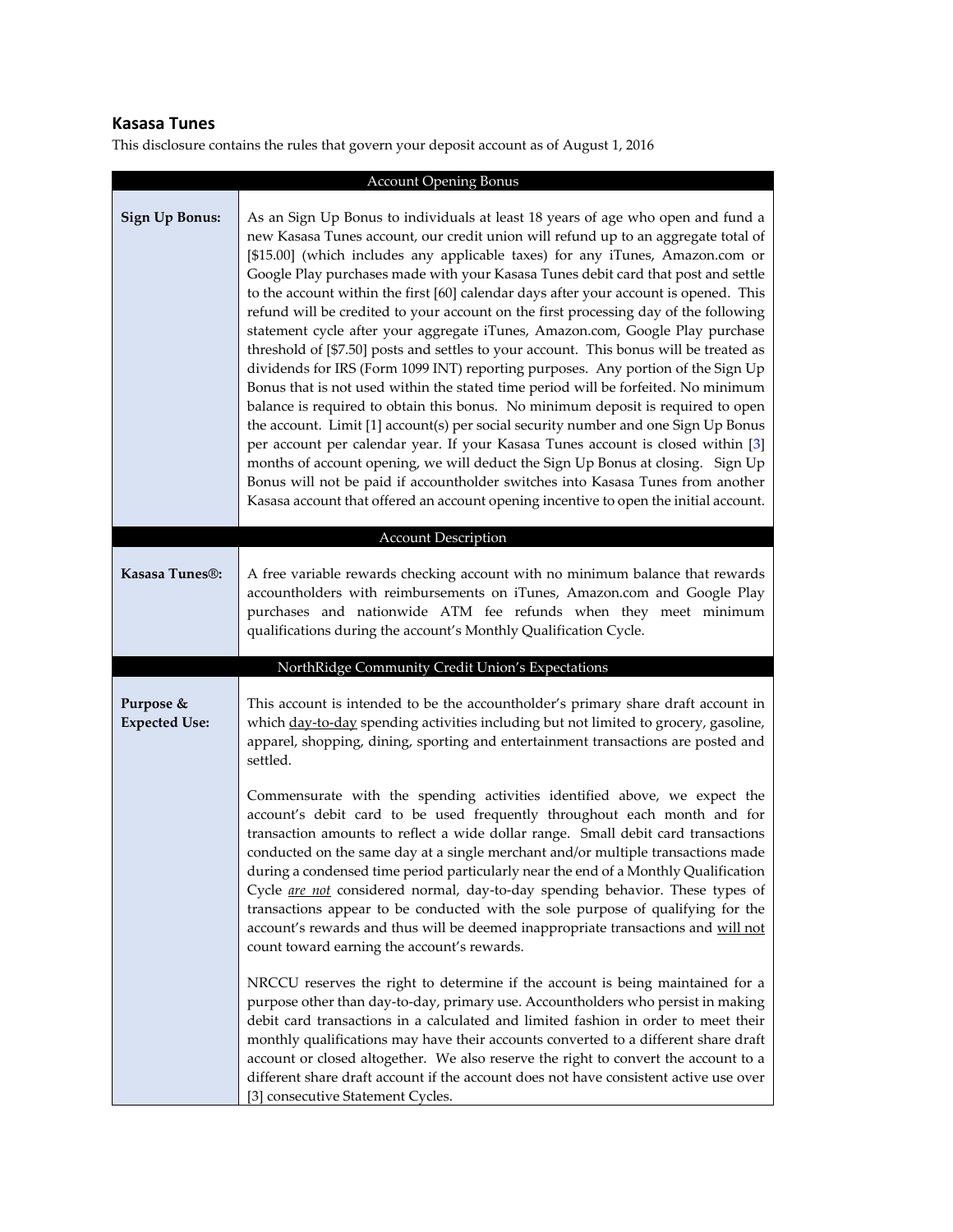|                                    | We have the right to close this account at any time, with proper notice. Our decision<br>to close the account will not affect your existing obligations to us including any<br>obligation to pay fees or charges incurred prior to termination. No deposits will be<br>accepted and no checks will be paid after the account is closed. If the account is<br>closed, you will forfeit any rewards that have not been credited to your account. A<br>NRCCU check for the remaining balance, if applicable, will be mailed to<br>accountholder at the address indicated on our current records. Upon termination of<br>your Kasasa Tunes account, any optional add-on products / services associated with<br>this account will also be terminated at the same time.                                                                                                                                                                                                                                                                                                                                                                                                                                                                                                                                                                                                                                                                                                                                                                                  |                                                                        |
|------------------------------------|----------------------------------------------------------------------------------------------------------------------------------------------------------------------------------------------------------------------------------------------------------------------------------------------------------------------------------------------------------------------------------------------------------------------------------------------------------------------------------------------------------------------------------------------------------------------------------------------------------------------------------------------------------------------------------------------------------------------------------------------------------------------------------------------------------------------------------------------------------------------------------------------------------------------------------------------------------------------------------------------------------------------------------------------------------------------------------------------------------------------------------------------------------------------------------------------------------------------------------------------------------------------------------------------------------------------------------------------------------------------------------------------------------------------------------------------------------------------------------------------------------------------------------------------------|------------------------------------------------------------------------|
|                                    | <b>Account Qualifications</b>                                                                                                                                                                                                                                                                                                                                                                                                                                                                                                                                                                                                                                                                                                                                                                                                                                                                                                                                                                                                                                                                                                                                                                                                                                                                                                                                                                                                                                                                                                                      |                                                                        |
| Qualifications:                    | To earn your account rewards just do the following transactions and activities in<br>your Kasasa Tunes account during each Monthly Qualification Cycle:<br>Have at least 12 debit card purchases post and settle<br>$\bullet$<br>Be enrolled in and agree to receive e-Statements<br>٠<br>Be enrolled in and log into online banking<br>$\bullet$                                                                                                                                                                                                                                                                                                                                                                                                                                                                                                                                                                                                                                                                                                                                                                                                                                                                                                                                                                                                                                                                                                                                                                                                  |                                                                        |
|                                    | Transactions and activities may take one (1) or more Business Days from the date the<br>transaction or activity occurred to post and settle to the account. The following<br>activities do not count toward earning account rewards: ATM-processed<br>transactions, transfers between accounts, debit card purchases processed by<br>merchants and received by our credit union as ATM transactions, non-retail<br>payment transactions and purchases made with debit cards not issued by our credit<br>union. Transactions bundled together by merchants and received by our institution<br>as a single transaction count as a single transaction for the purpose of earning<br>account rewards. "Business Day" means a calendar day other than a Saturday or a<br>Sunday, January 1, the third Monday in January, the third Monday in February, the<br>last Monday in May, July 4, the first Monday in September, the second Monday in<br>October, November 11, the fourth Thursday in November, or December 25. If<br>January 1, July 4, November 11, or December 25 falls on a Sunday, the next Monday<br>is not a business day. "Monthly Qualification Cycle" means a period beginning one<br>(1) Business Day prior to the first day of the current Statement Cycle through one (1)<br>Business Day prior to the close of the current Statement Cycle. "Statement Cycle"<br>means the period of time for which NRCCU provides a summary of the financial<br>activities and transactions that post and settle to the accountholder's account. |                                                                        |
| Rewards                            | <b>Account Rewards</b><br>If Qualifications Are Met During Monthly<br>Qualification Cycle                                                                                                                                                                                                                                                                                                                                                                                                                                                                                                                                                                                                                                                                                                                                                                                                                                                                                                                                                                                                                                                                                                                                                                                                                                                                                                                                                                                                                                                          | If Qualification Are NOT Met During<br>Monthly Qualification Cycle     |
| iTunes &<br>Amazon.com<br>Refunds: | (1) You will earn up to an aggregate of<br>[\$7.50] [which includes any applicable<br>refunds<br>for<br>any iTunes,<br>taxes)<br>in<br>Amazon.com or Google Play purchases. In<br>order to be refunded, iTunes, Amazon.com<br>and Google Play purchases must be made<br>with your NRCCU Kasasa Tunes debit card<br>and must post and settle to your account no                                                                                                                                                                                                                                                                                                                                                                                                                                                                                                                                                                                                                                                                                                                                                                                                                                                                                                                                                                                                                                                                                                                                                                                     | (1) No iTunes, Amazon.com, Google<br>Play purchases are reimbursed and |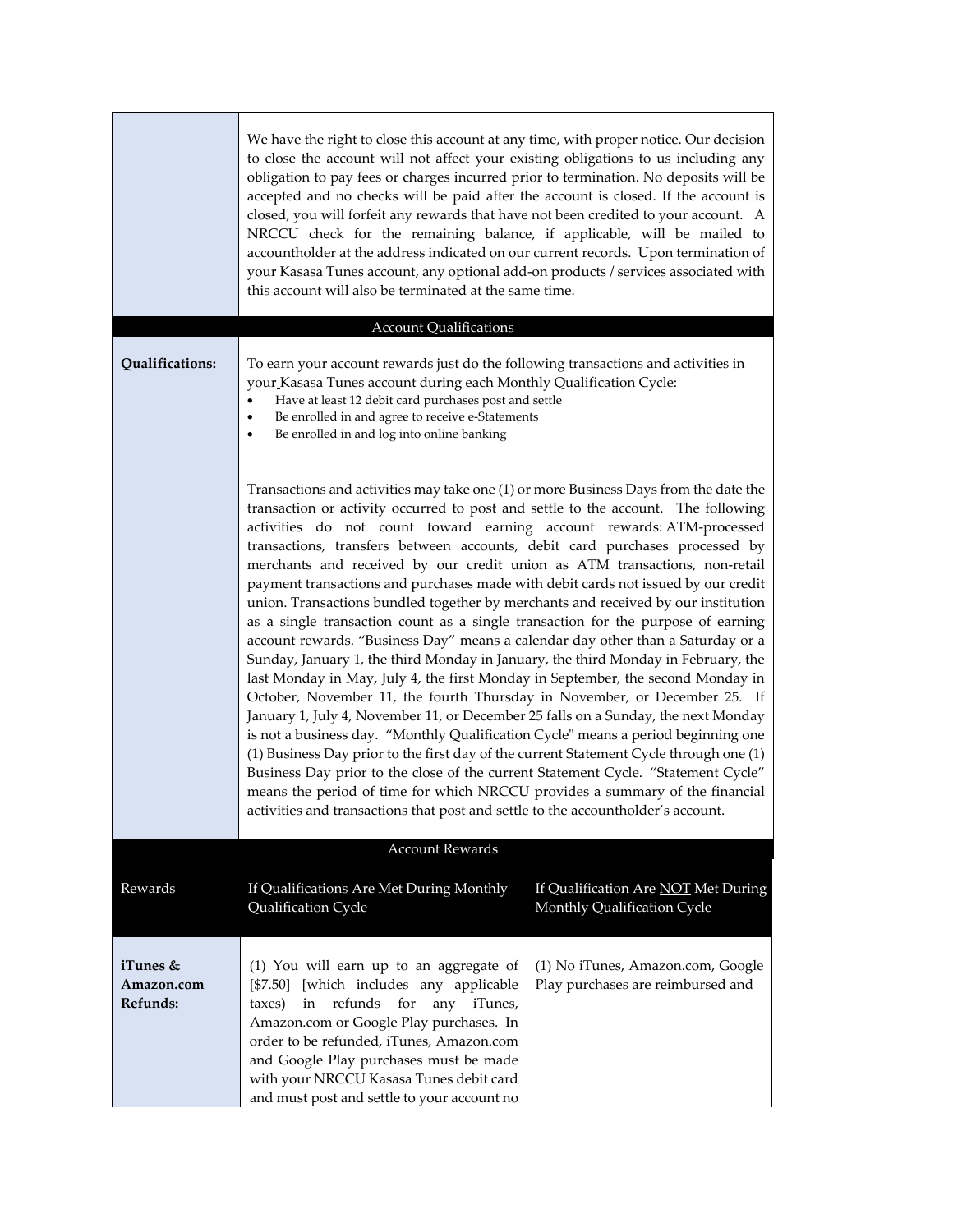| <b>ATM Fee</b><br>Refunds:           | more than [30] days after the Monthly<br>Qualification Cycle in which you qualified<br>ends and<br>(2) you will receive reimbursements up to<br>an aggregate total of [\$25] (max. \$4.99 per<br>single transaction) for nationwide ATM<br>withdrawal fees imposed by other financial<br>institutions and incurred during the<br>Monthly Qualification Cycle in which you<br>qualified.                                                                                                                                                                                                                                                                                                            | (2) Nationwide ATM fees are not<br>reimbursed. |
|--------------------------------------|----------------------------------------------------------------------------------------------------------------------------------------------------------------------------------------------------------------------------------------------------------------------------------------------------------------------------------------------------------------------------------------------------------------------------------------------------------------------------------------------------------------------------------------------------------------------------------------------------------------------------------------------------------------------------------------------------|------------------------------------------------|
| Reward<br>Administration:            | iTunes, Amazon.com and Google Play purchases are refunded via a "grant" and<br>"credit" process. On the last day of each Statement Cycle in which you qualify, we<br>establish a refund "grant" of up to and including [\$7.50] for your account. Each<br>"grant" is valid for up to and including [30] calendar days. All iTunes, Amazon.com<br>and Google Play refunds are "credited" against your account's oldest active "grant."<br>If the account is closed, you will forfeit any refunds grants that have not been<br>credited to your account. Rates and rewards are variable and at our discretion may<br>change after account is opened without notice to you. Fees may reduce earnings. |                                                |
| Reward<br>Distribution:              | iTunes, Amazon.com, Google Play refunds and ATM fee reimbursements will be<br>credited to your account on the last day of the current Statement Cycle in which<br>these purchases post and settle to your account and the ATM fees were incurred. No<br>minimum balance is required to earn or to receive the account's rewards. Rewards<br>less than a penny cannot be distributed.                                                                                                                                                                                                                                                                                                               |                                                |
|                                      | Additional Information                                                                                                                                                                                                                                                                                                                                                                                                                                                                                                                                                                                                                                                                             |                                                |
| Deposits:                            | No minimum deposit is required to open the account.                                                                                                                                                                                                                                                                                                                                                                                                                                                                                                                                                                                                                                                |                                                |
| <b>Conditions of</b><br>the Account: | This account is not to be used for commercial purposes and there is a limit of [1]<br>account(s) per social security number. Enrollment in electronic services (e.g.<br>electronic statements) may be required to meet some of this account's qualifications.                                                                                                                                                                                                                                                                                                                                                                                                                                      |                                                |
| Fees:                                | There are no fees to open or close this account. There are no recurring monthly<br>service charges associated with this account. See accompanying schedule of Fees for<br>fees that may apply to this account.                                                                                                                                                                                                                                                                                                                                                                                                                                                                                     |                                                |
| Questions:                           | Contact a NRCCU service representative for additional information, details and<br>enrollment instructions.                                                                                                                                                                                                                                                                                                                                                                                                                                                                                                                                                                                         |                                                |
| Deposit<br>Insurance:                | Federally insured by NCUA.                                                                                                                                                                                                                                                                                                                                                                                                                                                                                                                                                                                                                                                                         |                                                |
| Trademarks &<br><b>Credit Lines:</b> | Kasasa Tunes is a trademark of Kasasa, Ltd., registered in the U.S.A. iTunes is a<br>registered trademark of Apple, Inc. Amazon.com is a registered trademark of<br>Amazon.com. Google Play is a registered trademark of Google, Inc. Apple Inc.,<br>Amazon.com and Google, Inc. are not participants in or sponsors of this program.                                                                                                                                                                                                                                                                                                                                                              |                                                |

**Please Note:** The sentence "Kasasa and Kasasa Tunes are trademarks of Kasasa, Ltd., registered in the U.S.A." is a "credit line" for these trademarks and should be in the footer area of the TIS Disclosure page on which the trademarks are used.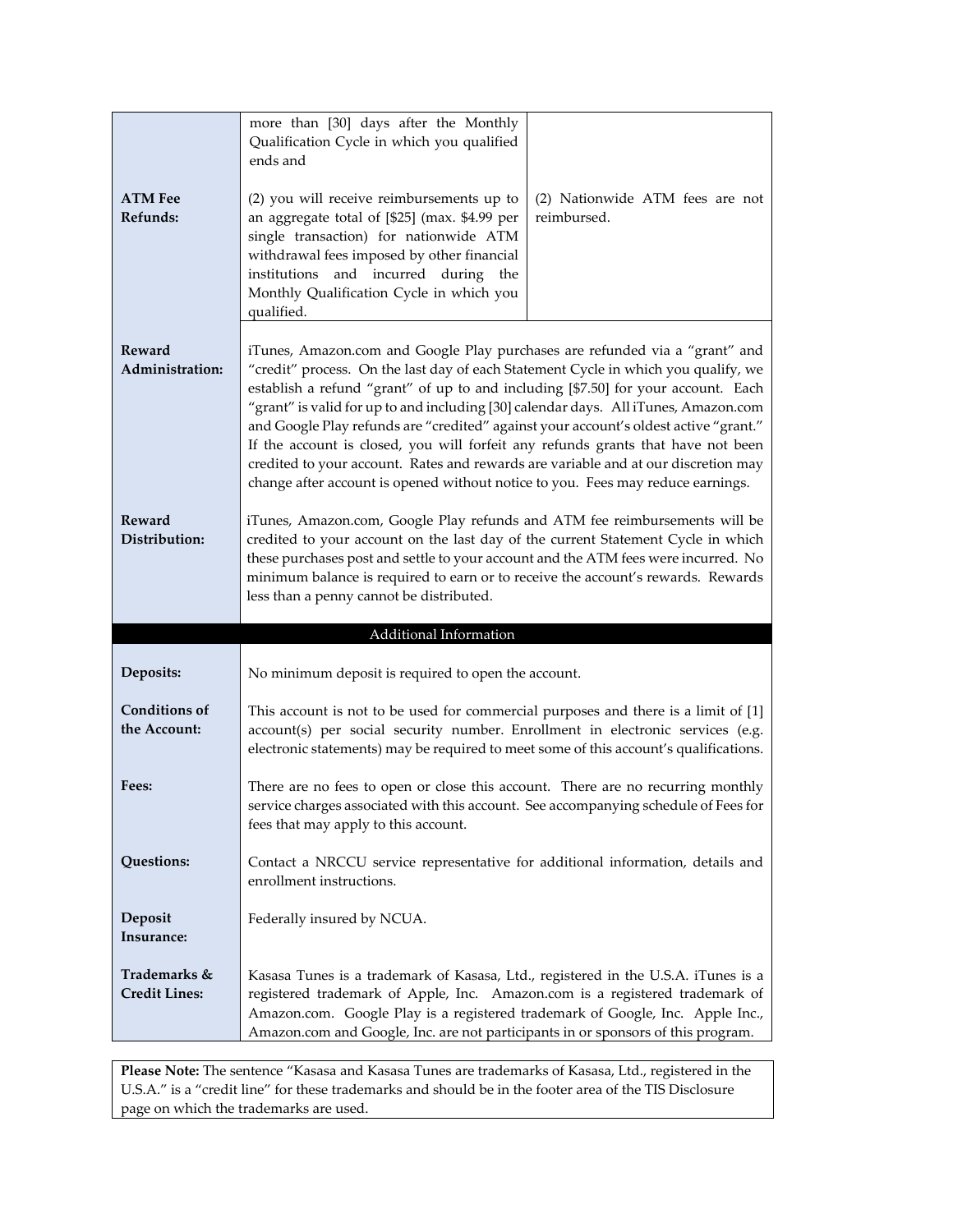The sentences "iTunes is a registered trademark of Apple, Inc. Amazon.com is a registered trademark of Amazon.com. Google Play is a registered trademark of Google, Inc." and "Apple, Amazon.com and Google, Inc. are not participants or sponsors of this program." are "credit lines" and should be in the footer area of the TIS Disclosure page on which the trademarks are used.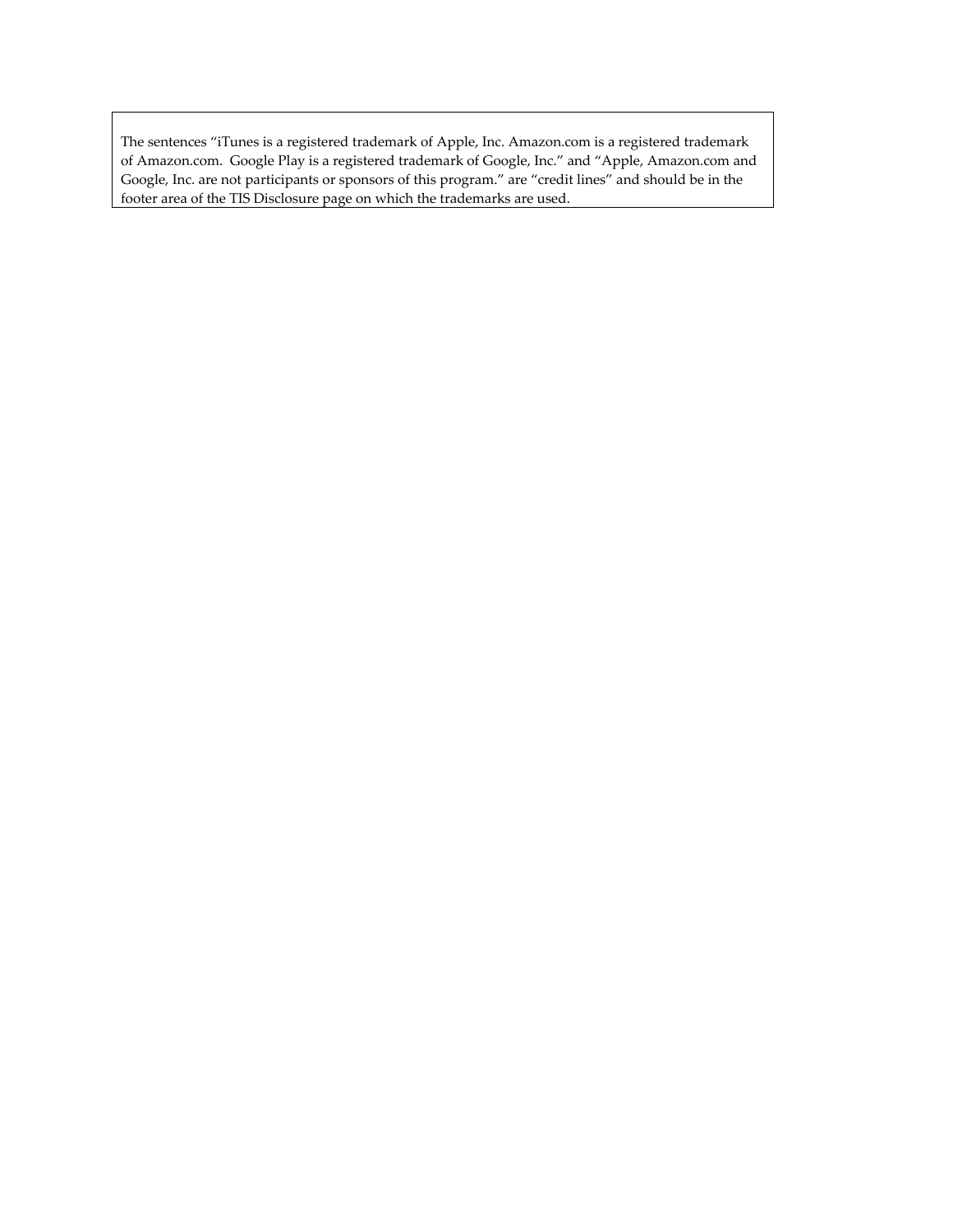## **InControl**

| <b>Account Description</b>        |                                                                                                                                                                                                                                                                                                                                                                                                                                                                                                                                                                                                                                                                                                                                                                |
|-----------------------------------|----------------------------------------------------------------------------------------------------------------------------------------------------------------------------------------------------------------------------------------------------------------------------------------------------------------------------------------------------------------------------------------------------------------------------------------------------------------------------------------------------------------------------------------------------------------------------------------------------------------------------------------------------------------------------------------------------------------------------------------------------------------|
| InControl™                        | Is a variable fee-based checking account with no minimum balance that rewards<br>accountholders with the ability to (a) eliminate the account's monthly service fee and<br>(b) receive nationwide ATM fee refunds by adopting specific banking and spending<br>behaviors during the account's Monthly Qualification Cycle.                                                                                                                                                                                                                                                                                                                                                                                                                                     |
|                                   | NorthRidge Community Credit Union's Expectations                                                                                                                                                                                                                                                                                                                                                                                                                                                                                                                                                                                                                                                                                                               |
| Purpose &<br><b>Expected Use:</b> | This account is intended to be the accountholder's primary share draft account in<br>which payroll transactions and day-to-day spending activities including but not<br>limited to grocery, gasoline, apparel, shopping, dining, sporting and entertainment<br>transactions are posted and settled.                                                                                                                                                                                                                                                                                                                                                                                                                                                            |
|                                   | Commensurate with the spending activities identified above, we expect the<br>account's debit card to be used frequently throughout each month and for<br>transaction amounts to reflect a wide dollar range. Small debit card transactions<br>conducted on the same day at a single merchant and/or multiple transactions made<br>during a condensed time period particularly near the end of a Monthly Qualification<br>Cycle are not considered normal, day-to-day spending behavior. These types of<br>transactions appear to be conducted with the sole purpose of qualifying for the<br>account's rewards and thus will be deemed inappropriate transactions and will not<br>count toward earning the account's rewards.                                  |
|                                   | NRCCU reserves the right to determine if the account is being maintained for a<br>purpose other than day-to-day, primary use. Accountholders who persist in making<br>debit card transactions in a calculated and limited fashion in order to meet their<br>monthly qualifications may have their accounts converted to a different share draft<br>account or closed altogether. We also reserve the right to convert the account to a<br>different share draft account if the account does not have consistent active use over<br>[3] consecutive Statement Cycles.                                                                                                                                                                                           |
|                                   | We have the right to close this account at any time, with proper notice. Our decision<br>to close the account will not affect your existing obligations to us including any<br>obligation to pay fees or charges incurred prior to termination. No deposits will be<br>accepted and no checks will be paid after the account is closed. If the account is<br>closed, you will forfeit any rewards that have not been credited to your account. A<br>NRCCU check for the remaining balance, if applicable, will be mailed to<br>accountholder at the address indicated on our current records. Upon termination of<br>your InControl account, any optional add-on products / services associated with this<br>account will also be terminated at the same time. |
|                                   | <b>Account Qualifications</b>                                                                                                                                                                                                                                                                                                                                                                                                                                                                                                                                                                                                                                                                                                                                  |
| Qualifications:                   | To earn your rewards all of the following transactions and activities must post and<br>settle to your InControl account during each Monthly Qualification Cycle:                                                                                                                                                                                                                                                                                                                                                                                                                                                                                                                                                                                               |
|                                   | Have at least [6] debit card purchases post & settle<br>٠<br>Be enrolled in and agree to receive e-Statements                                                                                                                                                                                                                                                                                                                                                                                                                                                                                                                                                                                                                                                  |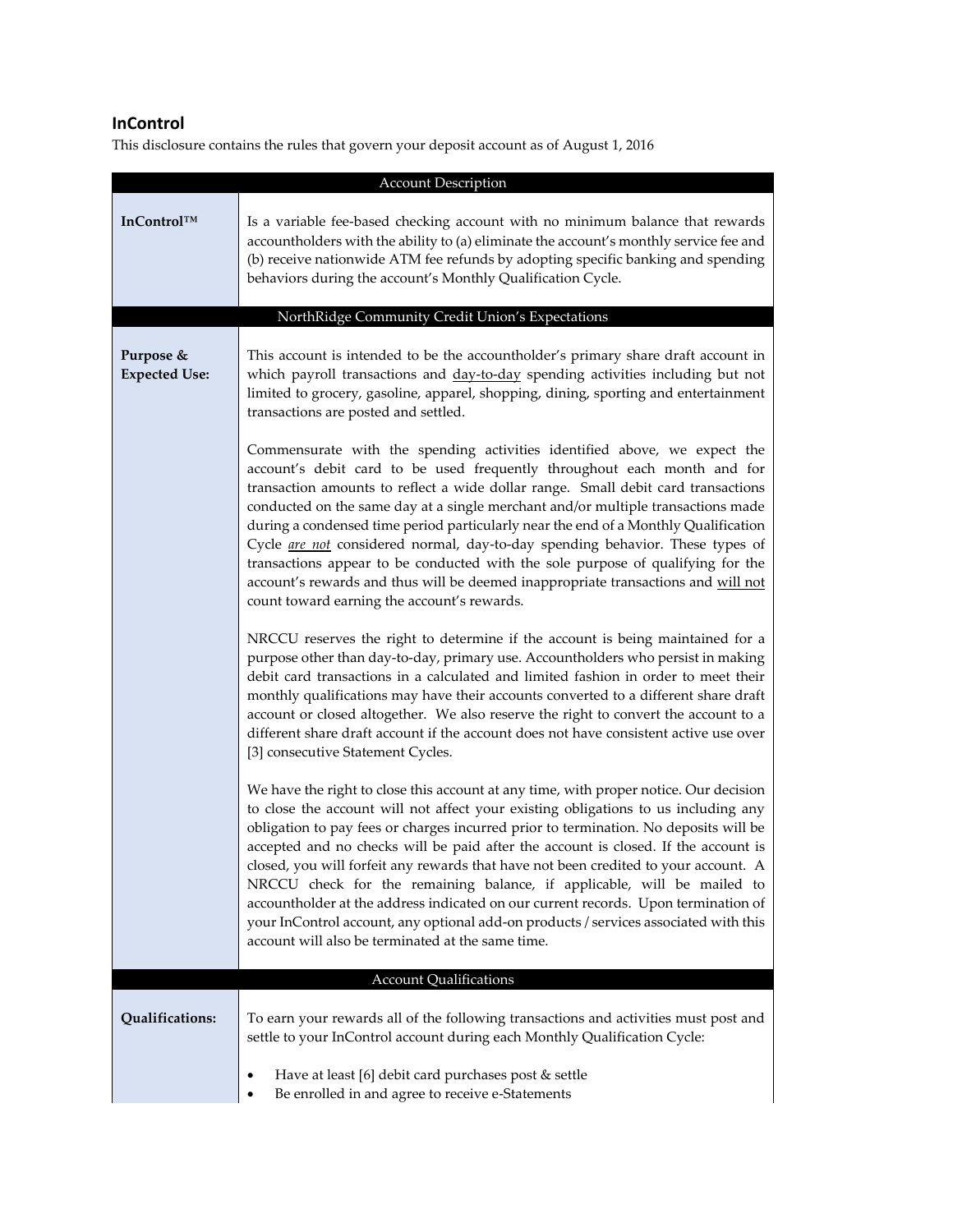|                                       | Transactions and activities may take one (1) or more Business Days from the date the<br>transaction or activity occurred to post and settle to the account. The following<br>activities do not count toward earning account rewards: ATM-processed<br>transactions, transfers between accounts, debit card purchases processed by<br>merchants and received by our credit union as ATM transactions, non-retail<br>payment transactions and purchases made with debit cards not issued by our credit<br>union. Transactions bundled together by merchants and received by our institution<br>as a single transaction count as a single transaction for the purpose of earning<br>account rewards. "Business Day" means a calendar day other than a Saturday or a<br>Sunday, January 1, the third Monday in January, the third Monday in February, the<br>last Monday in May, July 4, the first Monday in September, the second Monday in<br>October, November 11, the fourth Thursday in November, or December 25. If<br>January 1, July 4, November 11, or December 25 falls on a Sunday, the next Monday<br>is not a business day. "Monthly Qualification Cycle" means a period beginning one<br>(1) Business Day prior to the first day of the current Statement Cycle through one (1)<br>Business Day prior to the close of the current Statement Cycle. "Statement Cycle"<br>means the period of time for which NRCCU provides a summary of the financial<br>activities and transactions that post and settle to the accountholder's account. |                                                                    |
|---------------------------------------|----------------------------------------------------------------------------------------------------------------------------------------------------------------------------------------------------------------------------------------------------------------------------------------------------------------------------------------------------------------------------------------------------------------------------------------------------------------------------------------------------------------------------------------------------------------------------------------------------------------------------------------------------------------------------------------------------------------------------------------------------------------------------------------------------------------------------------------------------------------------------------------------------------------------------------------------------------------------------------------------------------------------------------------------------------------------------------------------------------------------------------------------------------------------------------------------------------------------------------------------------------------------------------------------------------------------------------------------------------------------------------------------------------------------------------------------------------------------------------------------------------------------------------------------------|--------------------------------------------------------------------|
| <b>Account Rewards</b>                |                                                                                                                                                                                                                                                                                                                                                                                                                                                                                                                                                                                                                                                                                                                                                                                                                                                                                                                                                                                                                                                                                                                                                                                                                                                                                                                                                                                                                                                                                                                                                    |                                                                    |
| Rewards                               | If Qualifications Are Met During<br>Monthly Qualification Cycle                                                                                                                                                                                                                                                                                                                                                                                                                                                                                                                                                                                                                                                                                                                                                                                                                                                                                                                                                                                                                                                                                                                                                                                                                                                                                                                                                                                                                                                                                    | If Qualification Are NOT Met During<br>Monthly Qualification Cycle |
| If either<br>Qualification is<br>met: | (1) The accounts monthly fee of \$3.00] will<br>be eliminated for that corresponding<br>Statement Cycle                                                                                                                                                                                                                                                                                                                                                                                                                                                                                                                                                                                                                                                                                                                                                                                                                                                                                                                                                                                                                                                                                                                                                                                                                                                                                                                                                                                                                                            | Monthly fee is not waived                                          |
| If both<br>Qualifications<br>are met: | (2) you will also receive reimbursement<br>up to an aggregate total of \$25 (max. \$4.99<br>per single transaction) for nationwide<br>ATM fees incurred during that Monthly<br>Qualification Cycle.                                                                                                                                                                                                                                                                                                                                                                                                                                                                                                                                                                                                                                                                                                                                                                                                                                                                                                                                                                                                                                                                                                                                                                                                                                                                                                                                                | Not Applicable                                                     |
|                                       | Fees and rewards are variable and at our discretion may change after account is<br>opened without notice to you. Fees may reduce earnings. No minimum balance is<br>required to earn or to receive the account's rewards. Rewards less than a penny<br>cannot be distributed.                                                                                                                                                                                                                                                                                                                                                                                                                                                                                                                                                                                                                                                                                                                                                                                                                                                                                                                                                                                                                                                                                                                                                                                                                                                                      |                                                                    |
| <b>Reward</b><br>Distribution:        | ATM fee reimbursements will be credited to InControl account on the first<br>processing day of the following statement cycle.                                                                                                                                                                                                                                                                                                                                                                                                                                                                                                                                                                                                                                                                                                                                                                                                                                                                                                                                                                                                                                                                                                                                                                                                                                                                                                                                                                                                                      |                                                                    |
|                                       | Additional Information                                                                                                                                                                                                                                                                                                                                                                                                                                                                                                                                                                                                                                                                                                                                                                                                                                                                                                                                                                                                                                                                                                                                                                                                                                                                                                                                                                                                                                                                                                                             |                                                                    |
| Deposits:                             | No minimum deposit is required to open the account.                                                                                                                                                                                                                                                                                                                                                                                                                                                                                                                                                                                                                                                                                                                                                                                                                                                                                                                                                                                                                                                                                                                                                                                                                                                                                                                                                                                                                                                                                                |                                                                    |
| <b>Conditions of</b><br>the Account:  | Monthly direct deposit or ACH credit is a condition(s) of having this account. This<br>account is not to be used for commercial purposes. Enrollment in electronic services<br>(e.g. online banking, electronic statements) may be required to meet some of this<br>account's qualifications.                                                                                                                                                                                                                                                                                                                                                                                                                                                                                                                                                                                                                                                                                                                                                                                                                                                                                                                                                                                                                                                                                                                                                                                                                                                      |                                                                    |